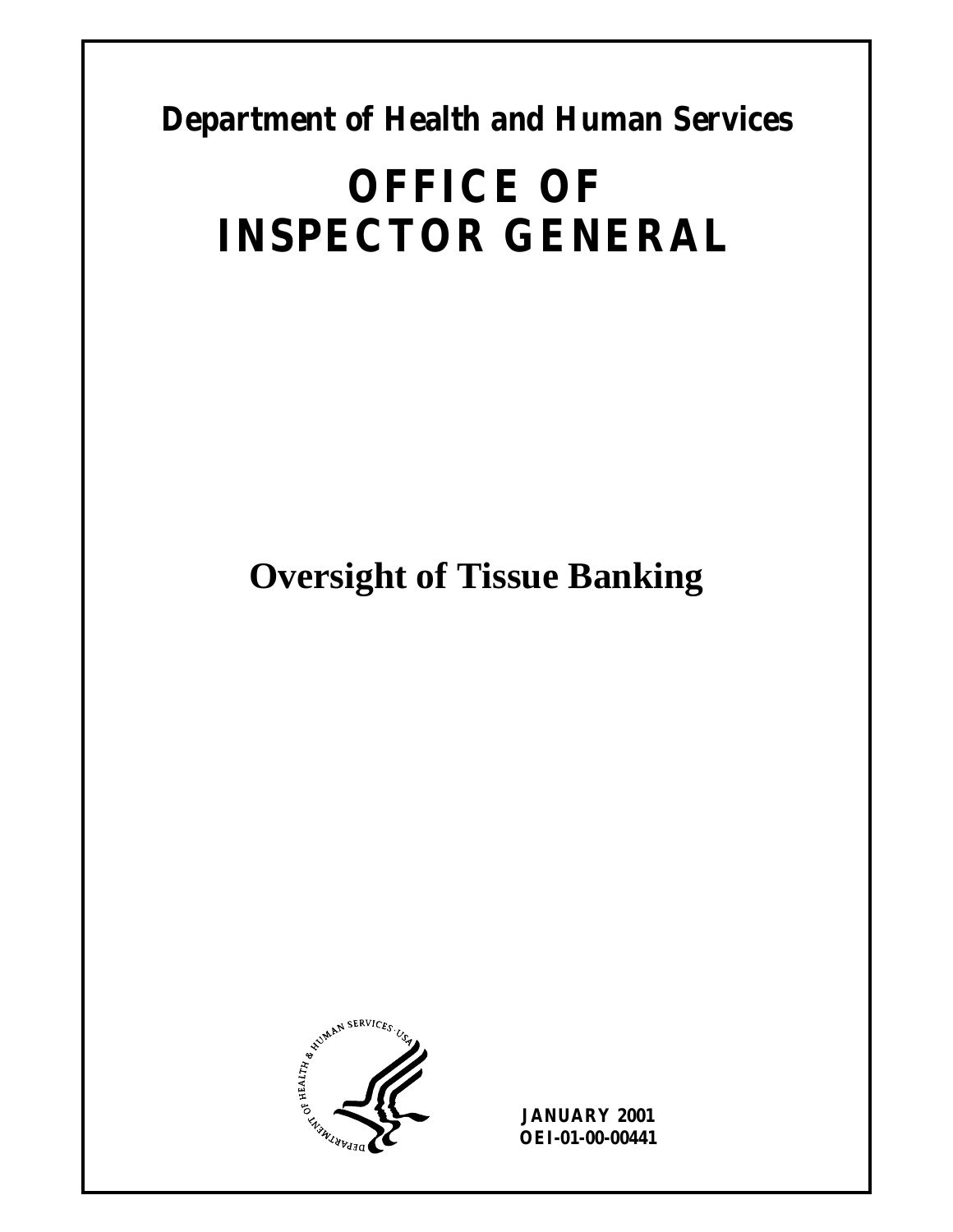# **OFFICE OF INSPECTOR GENERAL**

The mission of the Office of Inspector General (OIG), as mandated by Public Law 95-452, is to protect the integrity of the Department of Health and Human Services programs as well as the health and welfare of beneficiaries served by them. This statutory mission is carried out through a nationwide program of audits, investigations, inspections, sanctions, and fraud alerts. The Inspector General informs the Secretary of program and management problems and recommends legislative, regulatory, and operational approaches to correct them.

### **Office of Evaluation and Inspections**

The Office of Evaluation and Inspections (OEI) is one of several components of the Office of Inspector General. It conducts short-term management and program evaluations (called inspections) that focus on issues of concern to the Department, the Congress, and the public. The inspection reports provide findings and recommendations on the efficiency, vulnerability, and effectiveness of departmental programs.

OEI's Boston Office prepared this report under the direction of Mark R. Yessian, Ph.D., Regional Inspector General. Principal OEI staff included:

Russell W. Hereford, Ph.D., *Project Leader* Alan Levine, *Program Specialist* Elizabeth A. Robboy, M.M.H.S, *Program Analyst* Maria E. Maddaloni, M.A., *Program Analyst* China D. Eng, M.P.H., *Program Analyst*

# **BOSTON HEADQUARTERS**

To obtain copies of this report, please call the Boston Regional Office at 617-565-1050. Reports are also available on the World Wide Web at our home page address:

http://www.hhs.gov/oig/oei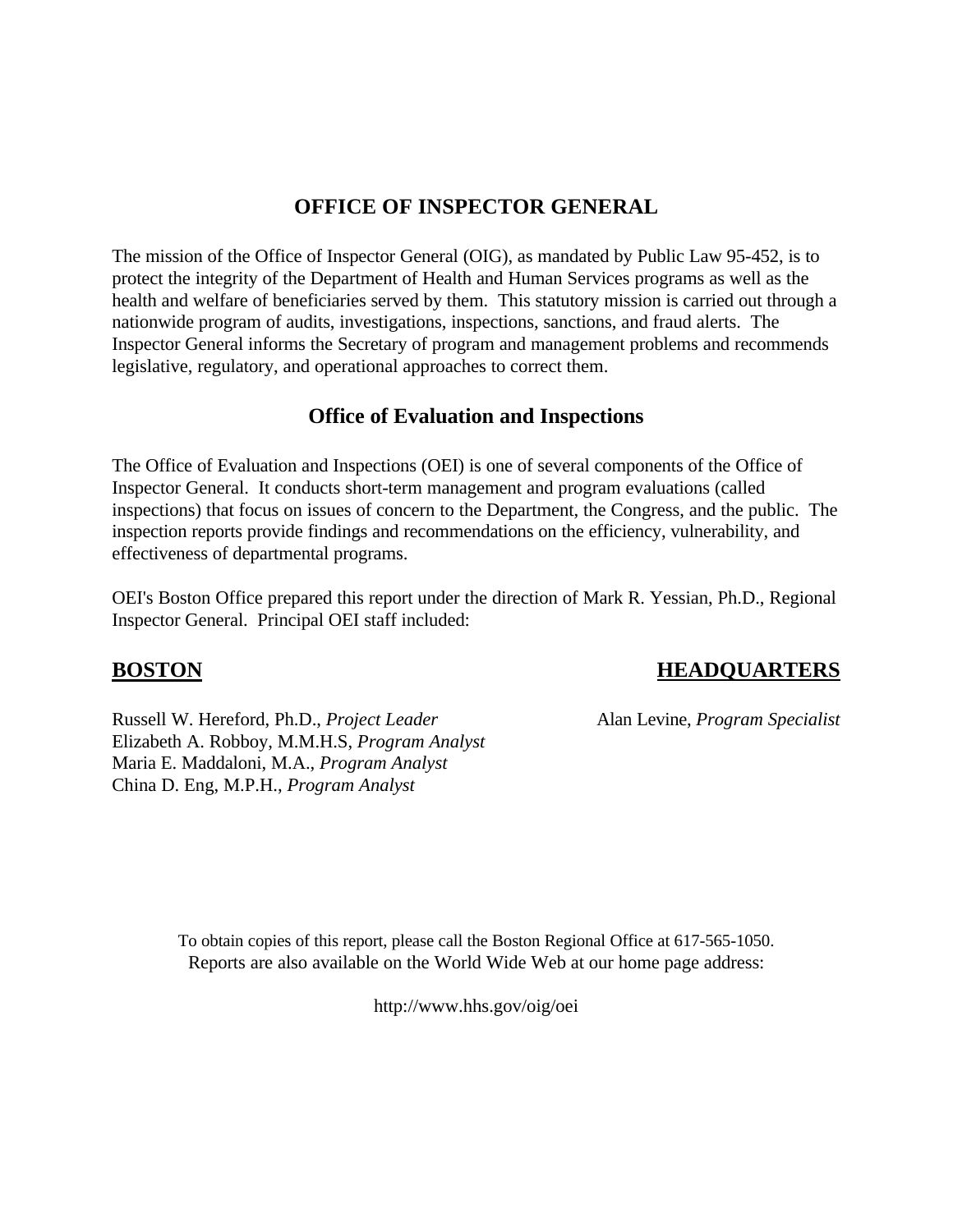# **EXECUTIVE SUMMARY**

# **PURPOSE**

To provide a profile of the current external oversight system for tissue banking, and to identify limitations in that system.

# **BACKGROUND**

Human tissue is an important resource for medical treatment. For example, it is used in burn treatment, reconstructive surgery, cancer care, and heart valve replacement.

Tissue from one donor can be processed into many forms and used to treat many people. The exact number of donors is not known, but it is growing. In 1999, more than 20,000 donors provided cadaveric tissue, up from perhaps 6,000 donors in 1994. It is estimated that tissue banks distributed more than 750,000 allografts for transplantation in 1999.

Human tissue can transmit disease. In the early 1990's two events raised major concerns. First, HIV was transmitted from one infected donor to several recipients of organs and unprocessed tissues. Second, investigators from the Food and Drug Administration (FDA) found instances of domestic suppliers accepting foreign tissue that had not been tested or screened; in one case the FDA found tissue that tested positive for Hepatitis B.

These concerns led FDA to issue an interim final rule in December 1993. FDA modified this regulation and reissued it as a new rule, effective in January 1998. It requires that tissue banks screen and test donors and that they maintain the appropriate records. The rule also provides for FDA inspections of tissue banks and retention, recall, and destruction of tissue that doesn't comply with these requirements.

This report responds to a request from the Secretary of Health and Human Services, asking the Office of Inspector General to examine the oversight system for tissue banking. We analyzed available data related to tissue banking, and we reviewed regulations, laws, and standards. We interviewed staff from FDA, from 30 tissue banks, and from associations representing various sectors of the tissue banking industry.

In this report, we use the term "tissue banks" to refer to entities involved in procuring, processing, storing, and distributing tissue. We use the term "tissue" to refer to skin, heart valves, and musculoskeletal tissue such as bone, cartilage, ligaments, and tendons. Our report does not address eyes and reproductive tissue.

# **PROFILE OF TISSUE BANKING OVERSIGHT**

Oversight of tissue banking takes place at three levels:

The Food and Drug Administration focuses on preventing transmission of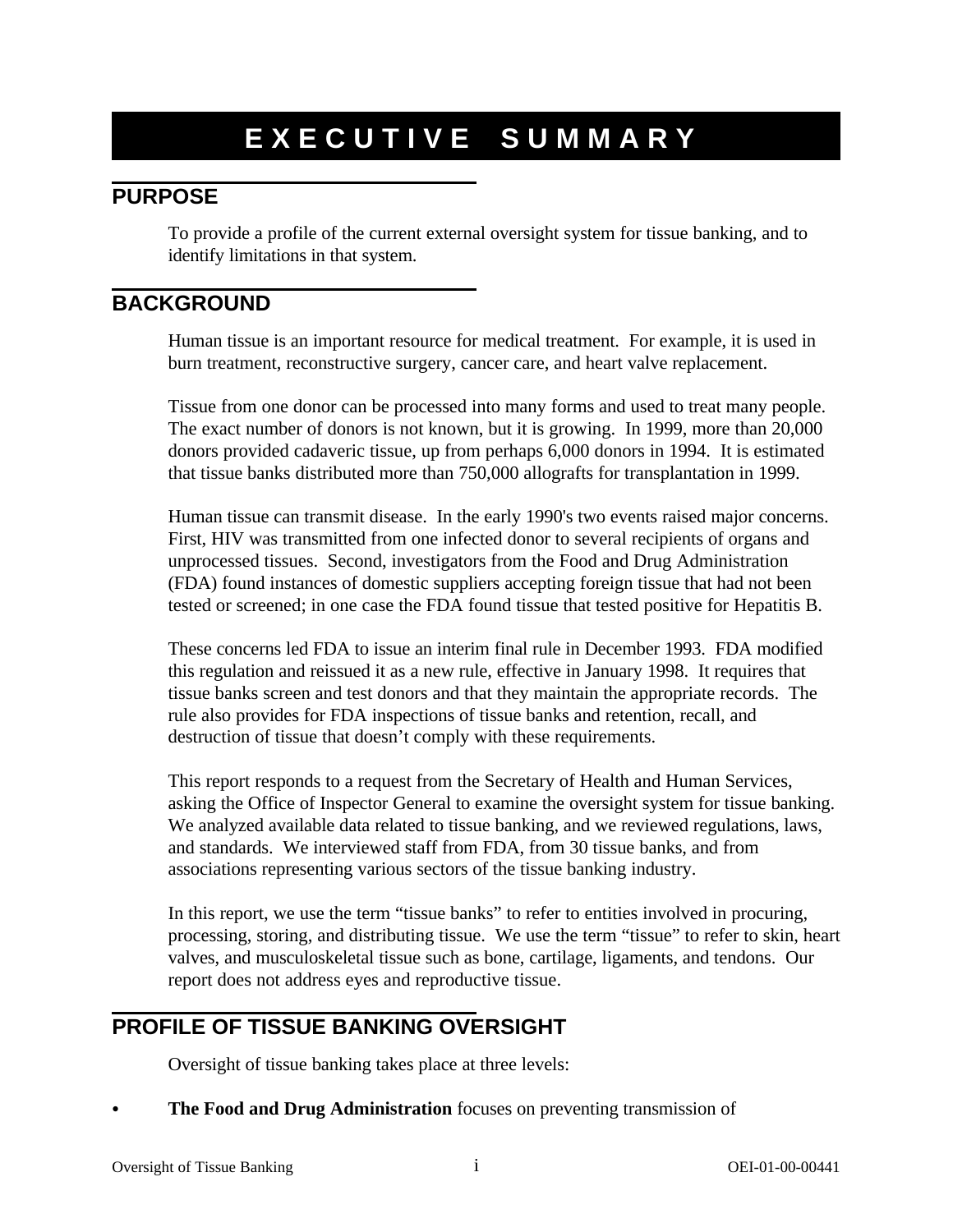communicable disease by requiring donor screening and testing. FDA has conducted 188 inspections of 118 tissue banks since 1993. The agency has proposed two regulations and is developing a third that would expand its oversight of tissue banking. These regulations would require registration of all tissue banks, expanded screening and testing, and use of good tissue practices, akin to good manufacturing practices.

- **The American Association of Tissue Banks** (AATB) conducts a voluntary accreditation program. While AATB currently accredits 58 tissue banks, we identified another 90 that are not accredited. Accreditation addresses not only donor screening and testing practices, but operational and organizational aspects, such as qualifications of tissue bank personnel and banks' safety practices, equipment testing, facilities, labeling, and quality assurance programs.
- New York and Florida are the only two States to license and inspect tissue banks. In addition to screening and testing, these States require banks to report adverse incidents. They also address areas such as tissue procurement processes, tracking practices, emergency procedures, equipment standards, conflict of interest, community involvement, labeling standards, laboratory testing, and disposition of unused tissue. A few States, including California, Georgia, and Maryland, require tissue banks to be licensed by the State.

# **LIMITATIONS IN TISSUE BANKING OVERSIGHT**

No new cases of disease transmission through human tissue have been identified since the FDA's 1993 regulation. This absence of new cases points to significant strengths and accomplishments in the current system which has focused on preventing the spread of communicable disease. Nevertheless, in the course of this limited inquiry, we identified situations that show the need for continued vigilance and monitoring. For example, FDA inspectors have found serious deficiencies in tissue banks' screening and testing practices. Banks have failed to meet basic standards of the AATB and been denied accreditation. States have received notification of adverse incidents involving tissue.

The rapid development of the tissue banking field means that traditional oversight methods may not keep pace with growth and changes in the industry. Consequently, thoughtful consideration needs to be given to the nature of any oversight approach.

Below, we outline limitations and vulnerabilities in current approaches, and we offer a combination of options that, taken singularly or in combination, could provide a way of enhancing oversight of the tissue banking field.

#### **FDA oversight**

**Some tissue banks have never been inspected by FDA.** We found at least 36 tissue banks that have never been inspected, out of 154 tissue establishments that we were able to identify. FDA has indicated that regulation of tissue banks is an unfunded mandate, and that in order to carry out these inspections, the agency has had to borrow resources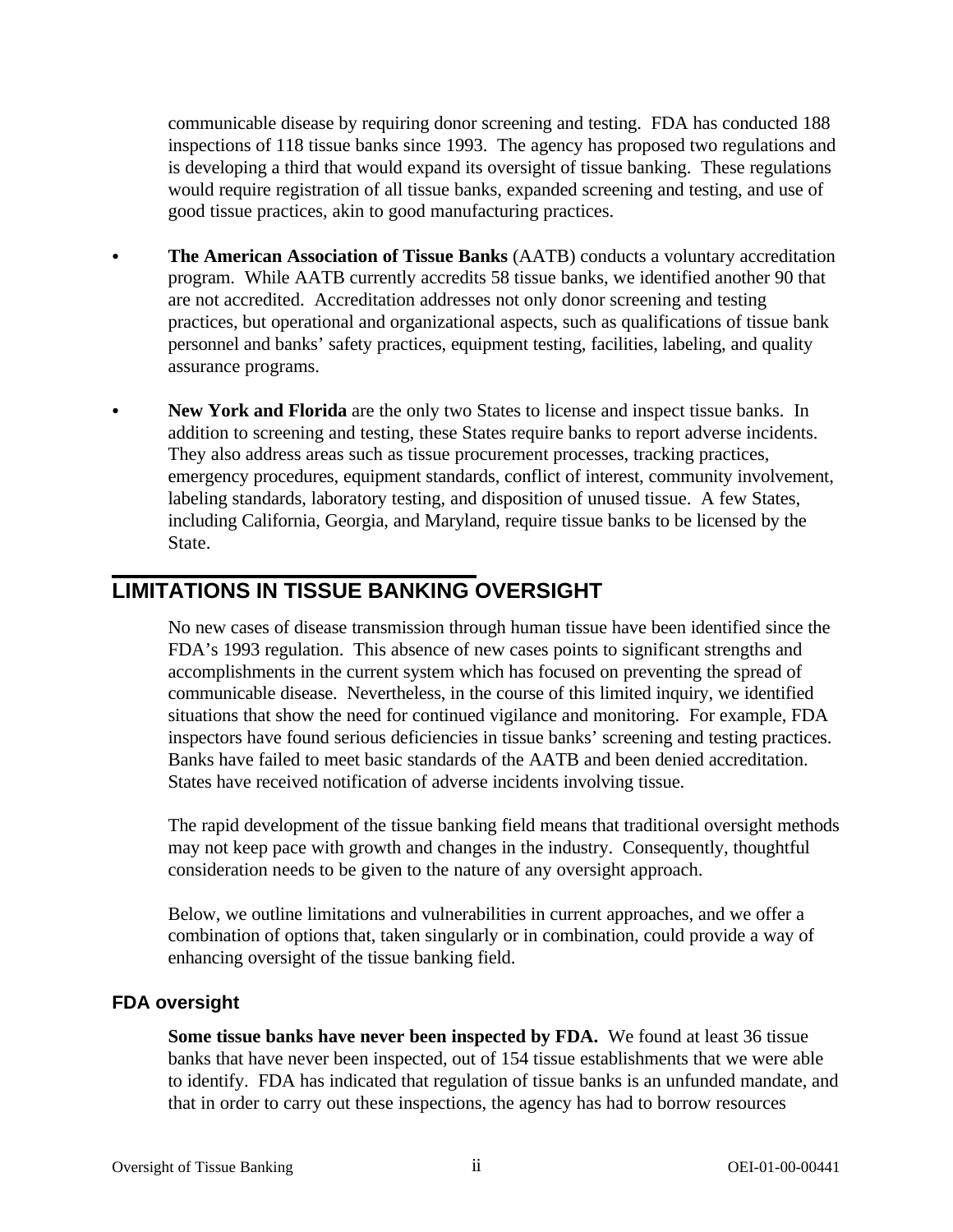from other programs, such as blood and plasma.

**FDA lacks a prescribed cycle for reinspection of tissue banks.** Of 118 tissue banks that FDA has inspected, 68 have been inspected only once. Due to limited resources, the agency has had to establish a priority list for followup inspections. The first priority is reinspection of firms whose previous inspection was classified as Official Action Indicated, the most serious level of deficiency.

**The number and location of tissue banks are unknown.** Information is lacking about the number of tissue banks in operation and the products they produce and distribute. FDA has proposed a regulation to require tissue banks to register and list their products. The regulation would address directly this limitation in knowledge about tissue banking.

**The scope of FDA's current regulation is limited.** Because the agency's current regulation focuses on donor screening and testing to prevent transmission of HIV-1 and - 2 and Hepatitis B and C, other important aspects of tissue bank quality are not monitored. Until FDA's good tissue practices rule is finalized, tissue banks have no external requirements for quality and handling of tissue if they are not accredited by AATB or licensed by New York or Florida. Of the 154 tissue banks we identified, 67 are neither accredited by AATB nor inspected by Florida or New York.

#### **Private accreditation**

**Many banks do not seek AATB accreditation.** AATB accredits 58 tissue banks. However, we identified 90 tissue banks that are not accredited. These banks are under no obligation to meet the standards or policies set by the association. For many tissue banks there is no real incentive to seek accreditation. There are a number of ways to encourage private accreditation of tissue banks. For example, FDA could provide technical advice and information that could be used in developing standards. FDA also could consider in what areas, if any, the agency could accept accreditation as showing compliance with FDA regulations. In such a case, legislation would be needed.

#### **State oversight**

**Only two States inspect tissue banks.** In many ways, these inspections go beyond FDA requirements; yet the inspections are limited to banks that conduct business in Florida and New York. Other States could give consideration as to whether they wish to regulate tissue banking and, if so, how they would coordinate with other entities to limit redundancy and regulatory burden.

#### **Information on supply and availability of tissue**

**Concerns about shortages.** There is no national system for tracking the availability of tissue. Two recent surveys by industry representatives raised concerns that skin may not be available when needed for treating burn victims. However, some shortcomings in these studies suggest that additional research is warranted to examine the extent and implications of shortages of tissues.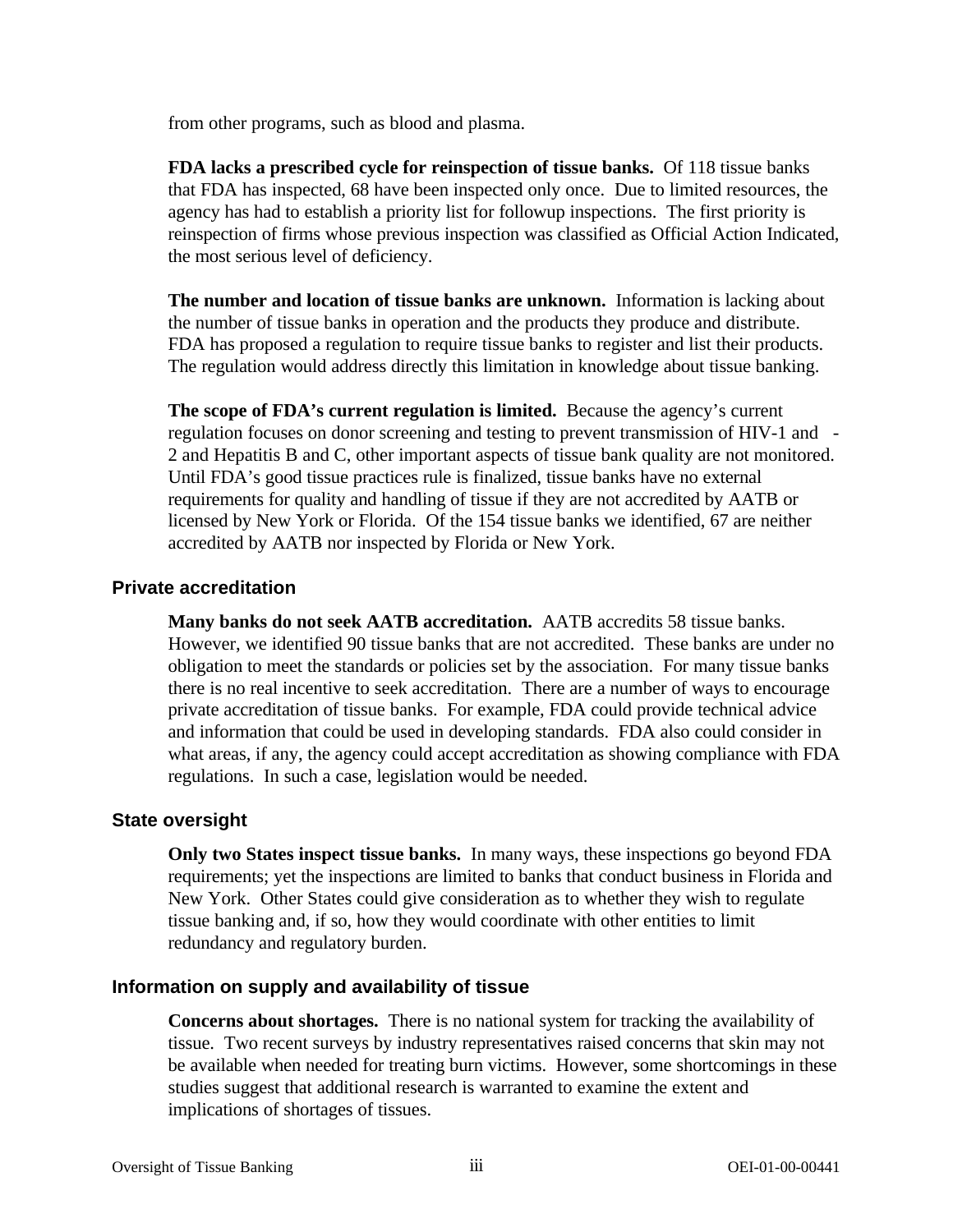# **RECOMMENDATIONS**

### **The Food and Drug Administration should expedite the publication of its regulatory agenda that requires registration of tissue banks, enhanced donor suitability screening and testing, and the use of good tissue practices.**

At present, FDA is able to inspect only those banks that it knows about. Requiring registration of all tissue banks would ensure that the agency has a comprehensive list of tissue banks as a first step in assuring their compliance with standards.

In addition, many tissue banks are neither accredited by the AATB nor licensed and inspected by New York or Florida. Those banks that are not accredited or inspected do not have to meet any standards beyond the current FDA minimum requirements that they screen and test tissue donors for HIV and hepatitis.

#### **FDA should set a realistic, yet aggressive, date by which it would complete an initial inspection of all tissue banks.**

This could be accomplished under FDA's existing regulatory authority. Establishing a baseline of information will provide a minimum level of assurance that tissue banks are meeting basic public health and safety standards to prevent transmission of communicable diseases.

#### **FDA should determine an appropriate minimum cycle for tissue bank inspections.**

This, too, could be accomplished under FDA's existing regulatory authority. A minimum cycle for inspections would help ensure that tissue banks are meeting standards on an ongoing basis.

### **FDA should work with States and with professional associations that have inspection and accreditation programs to determine in what areas, if any, oversight activities could be coordinated.**

FDA, the industry, and the States with regulatory programs could benefit from examining where standards are in agreement, as well as areas in which standards might conflict. Following such an examination, determination could be made of whether formal partnership or other arrangements would be appropriate to maximize the effectiveness of the oversight process. Such arrangements could require enactment of legislation.

# **COMMENTS ON THE REPORT**

We received comments on a draft of this report from the Department of Health and Human Services. They are supportive of our findings and recommendations. The full text is included in Appendix B.

Our work in tissue banking continues. We will maintain an active watch on how the tissue banking community responds to the concerns that we have raised.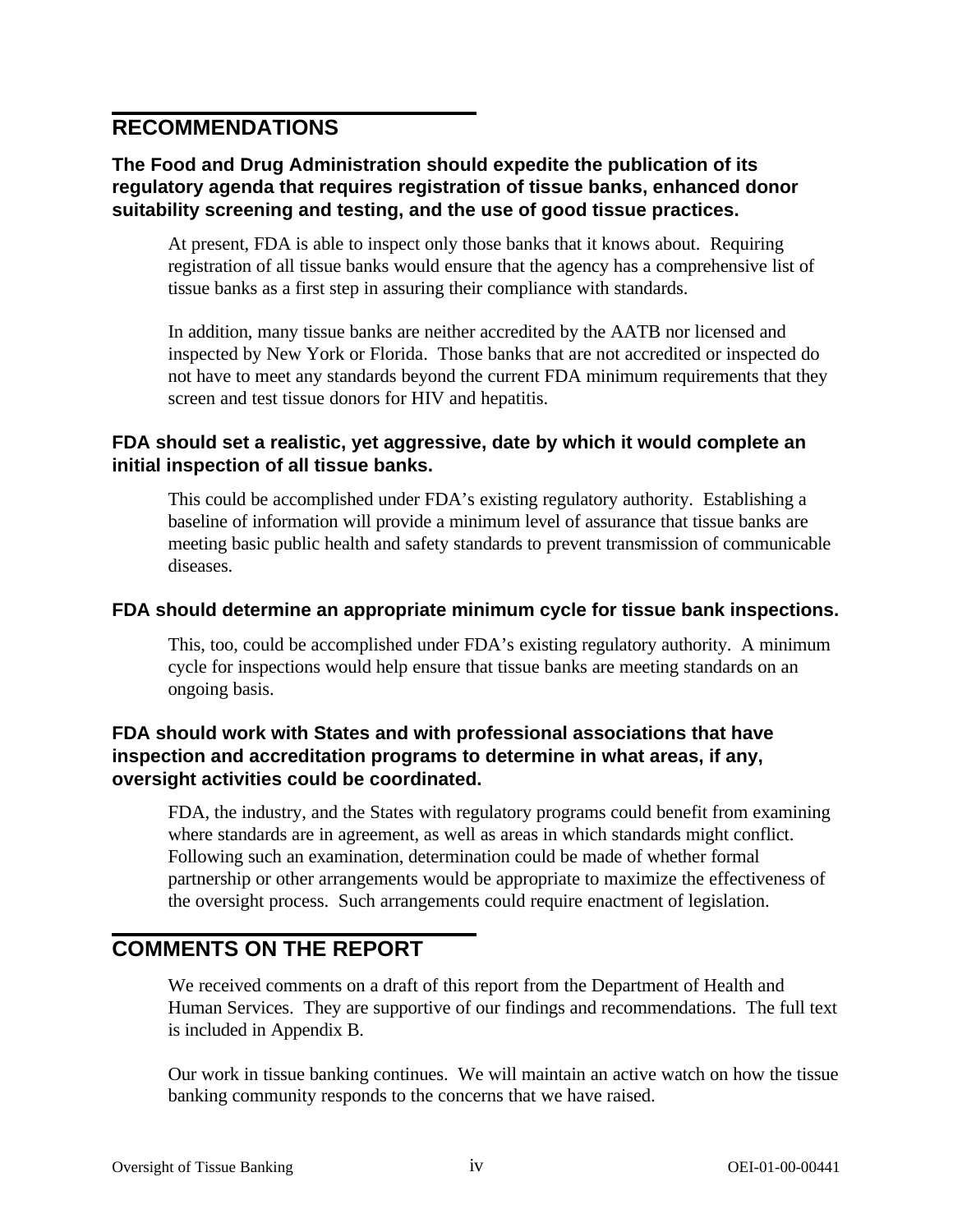# **TABLE OF CONTENTS**

| <b>PROFILE OF OVERSIGHT FOR TISSUE BANKING</b> |                                                |  |  |  |
|------------------------------------------------|------------------------------------------------|--|--|--|
|                                                |                                                |  |  |  |
|                                                |                                                |  |  |  |
|                                                |                                                |  |  |  |
|                                                | <b>LIMITATIONS IN TISSUE BANKING OVERSIGHT</b> |  |  |  |
|                                                |                                                |  |  |  |

#### **APPENDICES**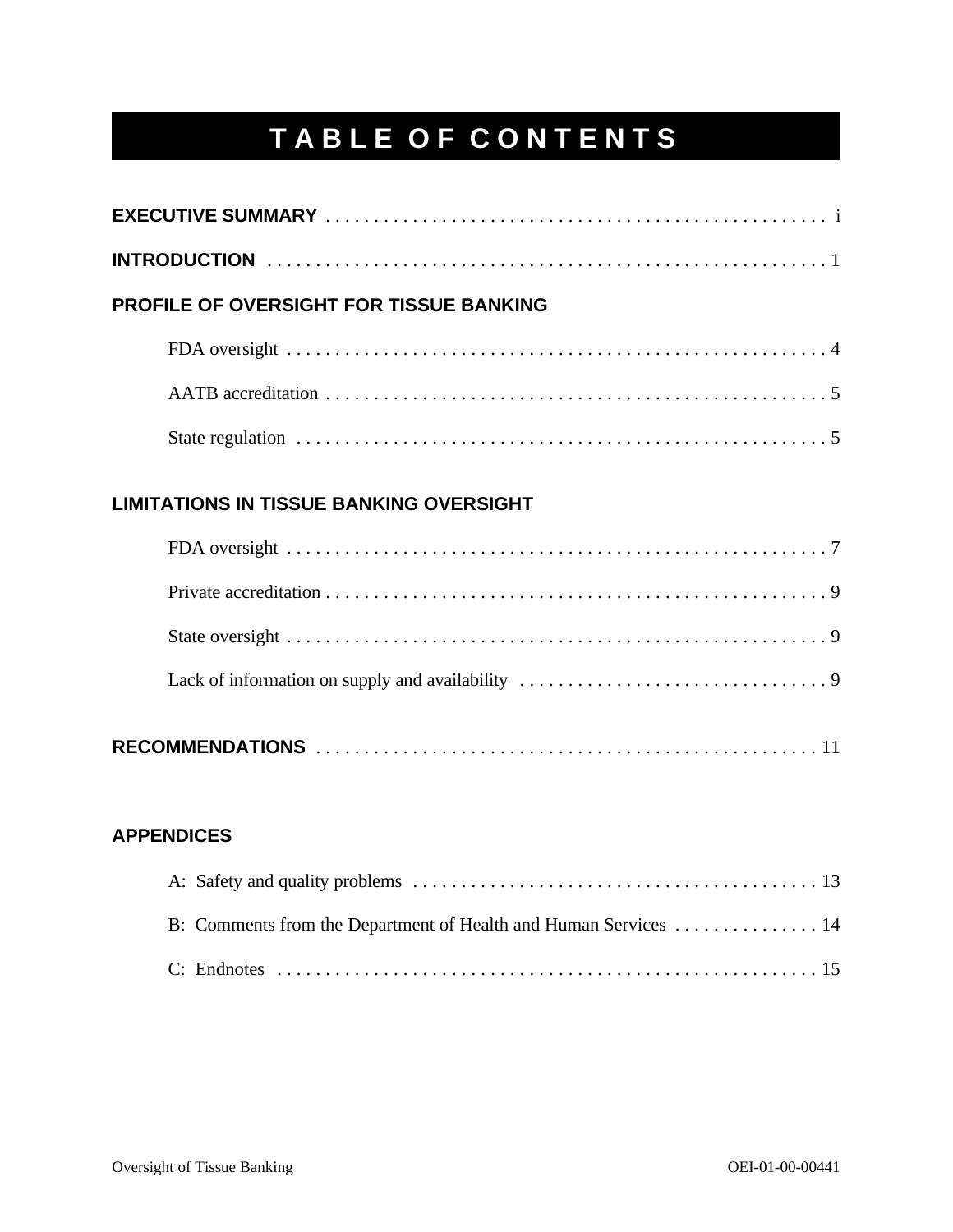# **INTRODUCTION**

# **PURPOSE**

To provide a profile of the current external oversight system for tissue banking, and to identify limitations in that system.

# **BACKGROUND**

#### **Transplantation of Human Tissue**

Human tissue is an important resource for medical treatment. Physicians and dentists use cadaveric human tissue for a variety of medical purposes. Donated skin can meet critical needs in healing burn victims and in reconstructive surgery. Donated bone can be implanted to replace cancerous bone; it can be used in knee and hip replacements and for spinal surgery; and it can be processed into powder for use in dental surgery. Donated heart valves can replace defective valves in young children, saving their lives.

The exact number of tissue donors in this country is not known. It is clear, though, that the numbers are increasing. In 1999, more than 20,000 donors provided cadaveric tissue, up from perhaps 6,000 donors in 1994.

#### **Initial Concerns about Disease Transmission**

Human tissue is capable of transmitting disease. Tissue from one donor can be implanted into many different people. Thus, if a donor has a communicable disease, using that tissue places multiple recipients at risk. It is estimated that tissue banks distributed more than 750,000 allografts for transplantation in 1999.

In the early 1990's two events occurred that raised concerns about disease transmission through tissue donation. First, HIV was transmitted to a number of recipients of organs and unprocessed tissues from an infected donor. Second, investigators from the Food and Drug Administration (FDA) found instances in which domestic suppliers were accepting foreign tissue that had not been adequately tested or screened; in one of these cases the FDA found tissue that tested positive for Hepatitis B.

Since these initial two cases, no other cases have been identified. However, without proper screening and testing, these problems could reemerge. As we discuss below, FDA continues to uncover deficiencies in the course of its inspections of tissue banks.

#### **Limited Federal Oversight of Tissue Banking**

Tissue banks procure, process, store, and distribute human tissue. Federal regulation of tissue banking focuses on donor screening and testing to prevent the introduction, transmission, and spread of HIV-1 and -2, and Hepatitis B and  $C<sup>1</sup>$  By way of contrast, organ procurement organizations (OPOs) must meet statutory requirements about their organization and operation; they are regulated and certified by the Health Care Financing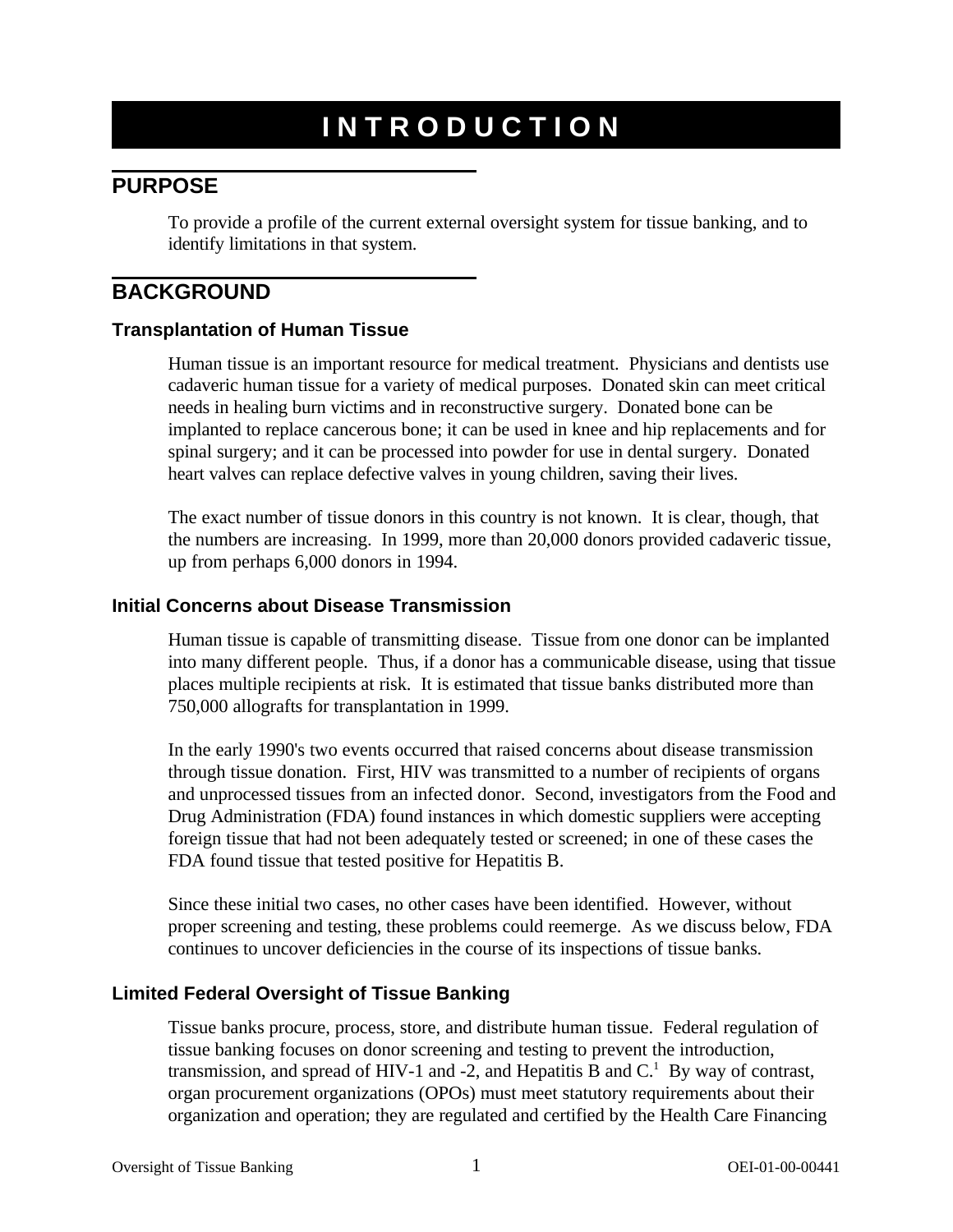Administration. Furthermore, the procurement and allocation of human organs are governed by Federal statute and are administered through a contract with the Health Resources and Services Administration (HRSA). Likewise, legislation authorizes the operation of a national bone marrow donor registry, also administered under contract with HRSA.

#### **Recent Concerns about Tissue Banking**

Several press reports in the Spring of 2000, appearing in the *Orange County Register* and the *Chicago Tribune,* raised concerns about tissue banking, including the extent to which the performance of the industry was monitored. Several members of Congress expressed their concerns to the Secretary of Health and Human Services. The Secretary asked the Office of Inspector General to examine two aspects of the tissue banking industry: consent for donation and the external oversight structure. This report responds to the second of those requests. Our companion report, *Informed Consent in Tissue Donation: Expectations and Reality* (OEI-01-00-00440), addresses consent for donation.

### **This Inquiry**

This report provides a profile of the oversight structure for tissue banks. We also identify limitations of current oversight efforts and steps that could be taken to address those limitations.

Throughout this report, we use the term "tissue banks" to refer to entities involved in procuring, processing, storing, and distributing tissue. We use the term "tissue" to refer to skin, heart valves, and musculoskeletal tissue such as bone, cartilage, ligaments, and tendons. Our report does not address eyes and reproductive tissue.

# **METHODOLOGY**

Our inquiry is based on data analysis, document reviews, an observational visit, and interviews. We analyzed data from FDA's Program Operations Data System which tracks information about FDA inspection activity across the nation. Our analysis examines this data from December 15, 1993 (following the issuance of the interim rule on tissue banking) through the end of Fiscal Year  $2000<sup>2</sup>$  Our analysis includes only tissue banks involved in procuring, processing, storing, and distributing tissues such as skin, heart valves, and musculoskeletal tissue. We do not include establishments that are involved in eye banking, or hospitals and laboratories inspected under the FDA tissue compliance program.3

We also reviewed pertinent FDA documents and inspection reports from the central office and from 3 of the 20 FDA district offices. We conducted interviews with FDA staff at both the central and district offices.

We reviewed AATB standards and accompanied an inspector on an accreditation visit to a tissue bank. We reviewed documents and data from the AATB and interviewed officials and staff from the association. We conducted interviews with senior staff from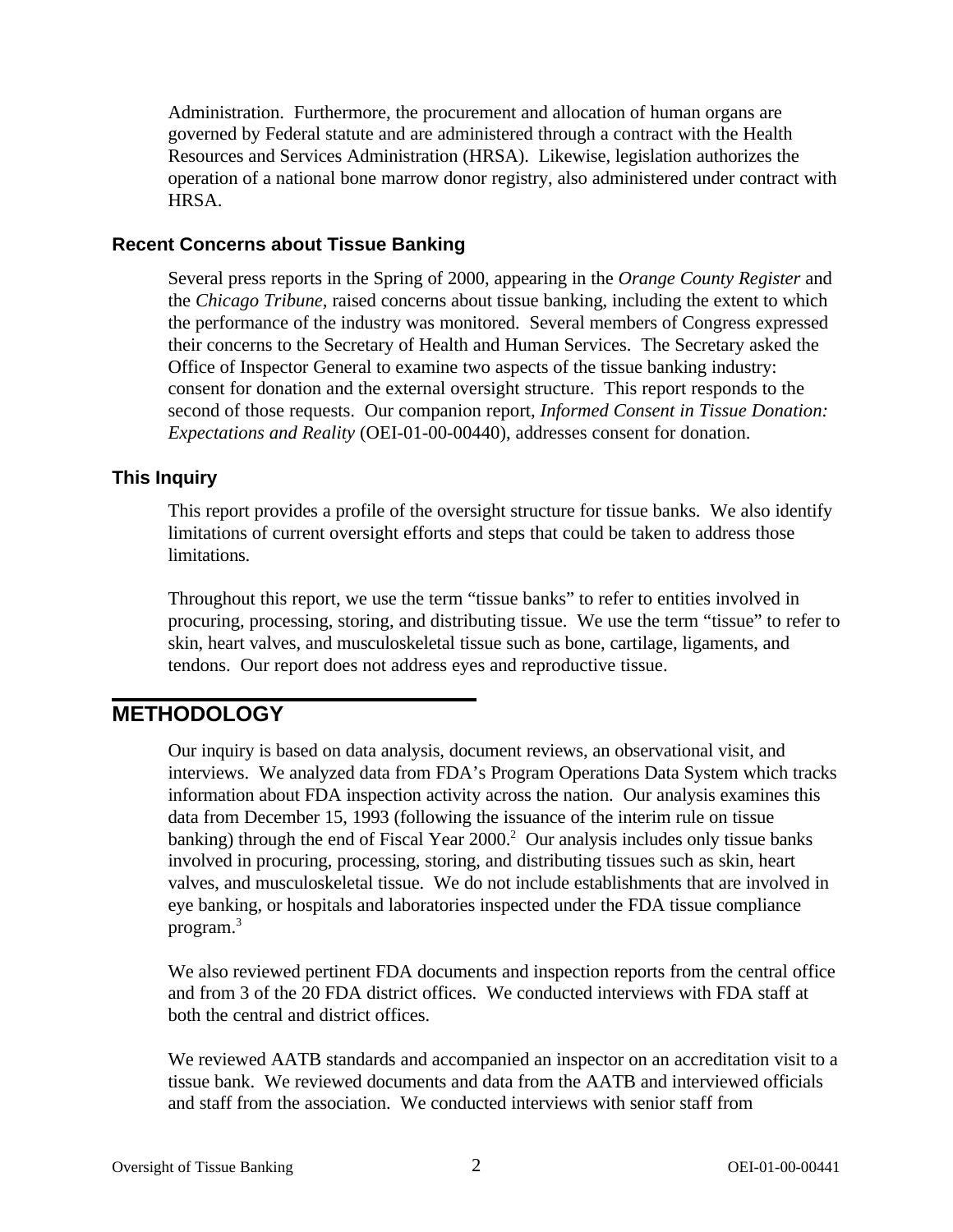30 organizations involved in obtaining, processing, and distributing human tissue.

We also interviewed officials and reviewed data, statutes, and regulations from New York, Florida, California, Georgia, and Maryland.

We conducted this study in accordance with the *Quality Standards for Inspections* issued by the President's Council on Integrity and Efficiency.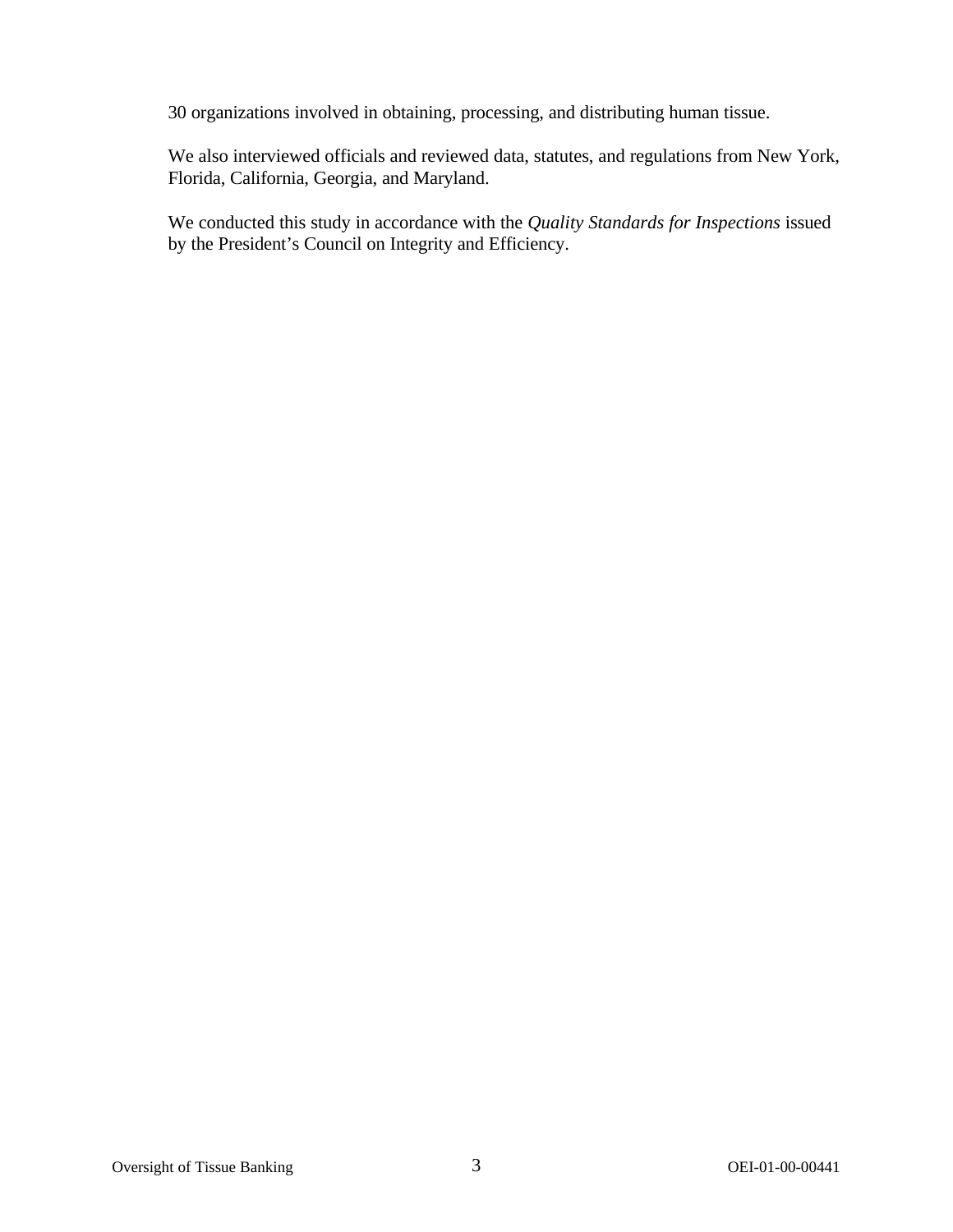# **PROFILE OF OVERSIGHT FOR TISSUE BANKING**

Oversight of tissue banking occurs at three levels. At the Federal level, the Food and Drug Administration (FDA) has primary responsibility to set and enforce standards to ensure the safety of tissue. Within the industry, the American Association of Tissue Banks (AATB) operates a voluntary accreditation program. At the State level, two States — New York and Florida — license and inspect tissue banks. Below we provide a description of each of these activities.

# **Food and Drug Administration**

FDA's regulation of tissue dates to December 1993. Operating under its public health authority, the agency issued an interim final regulation in response to evidence about transmission of HIV to recipients of organs and unprocessed tissues from an infected donor.4 In a second case, FDA inspectors found imported foreign tissue that tested positive for Hepatitis B. In July 1997, the FDA reissued this rule with minor modifications, and the new rule became effective January 26, 1998.<sup>5</sup>

The FDA requires that tissue banks must ensure that donor screening and infectious disease testing are performed for HIV -1 and -2 and for Hepatitis B and C. Tissue banks must maintain and make available to FDA inspectors records that document screening and testing for each donor of human tissue. FDA has the authority to order the retention, recall, and destruction of tissue that doesn't comply with these requirements.

FDA has conducted 188 inspections of 118 tissue banks since 1993. In more than half of these inspections, FDA inspectors found deficiencies that needed correction. FDA issued 26 notices of official action — the most serious level of deficiency, in which the agency requires the bank to take corrective actions. In 72 other inspections, FDA issued a notice recommending that the bank take voluntary actions to meet the requirements.<sup>6</sup>

FDA is in the process of expanding its oversight of tissue banking. Regulations to expand that authority, however, have not yet been finalized. The components of expanded FDA oversight strategy comprise three regulations:

- **Registration of all tissue banks.** This proposed regulation would require tissue banks to register with FDA and list their products. The proposed regulation would apply to establishments engaged in "recovery, screening, testing, processing, storage, labeling, packaging, or distribution of human cellular or tissue-based products."7
- **Expanded screening and testing for communicable diseases.** This proposed regulation would require donor screening and testing for diseases such as Human T-lymphotropic viruses (HTLV) and syphilis, and donor screening for Creutzfeld-Jakob Disease (CJD).8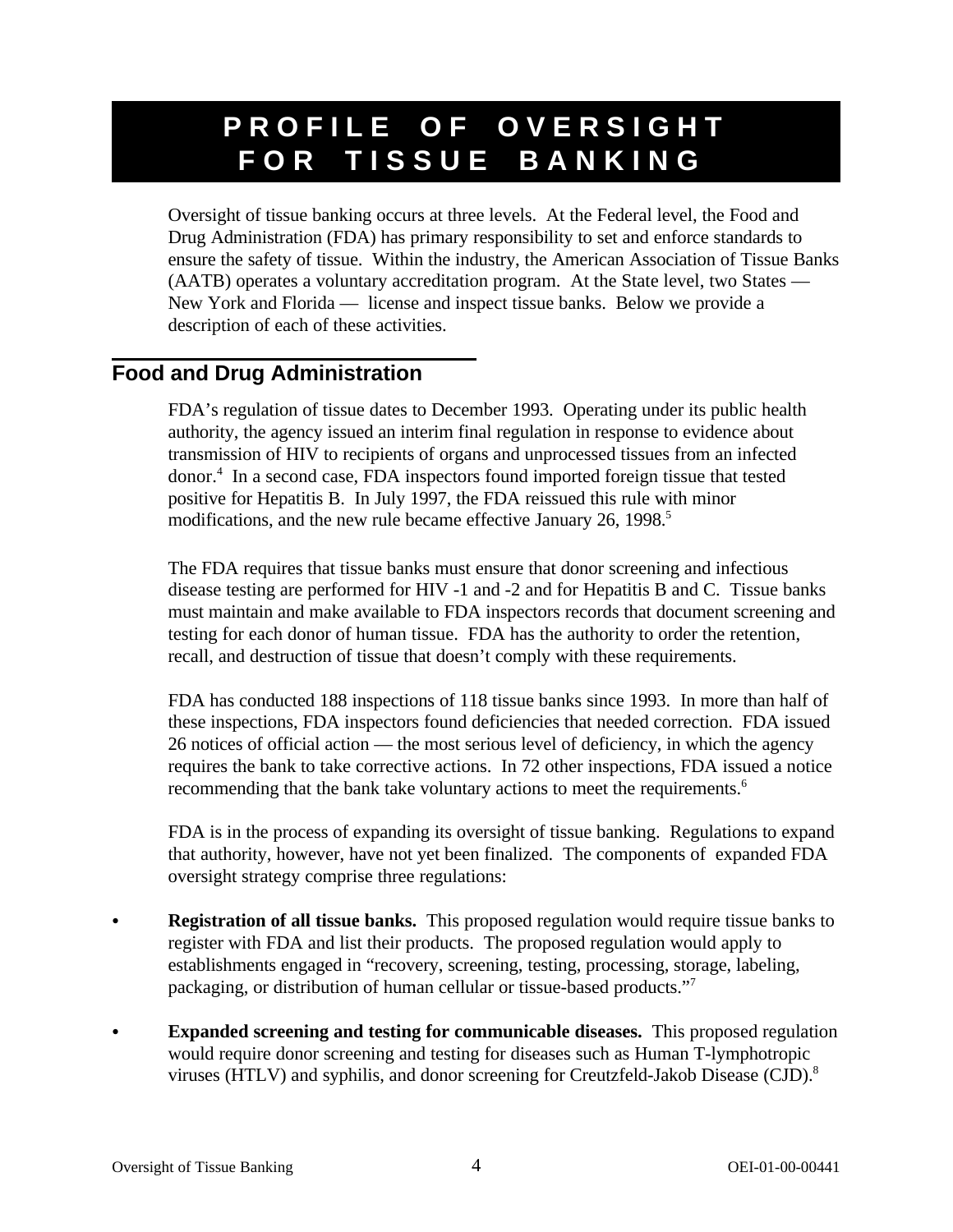Standards for "good tissue practices." These standards, akin to good manufacturing practices required of medical device pharmaceutical manufacturers, would cover areas such as proper handling, processing, and tracking of tissue.<sup>9</sup>

# **American Association of Tissue Banks**

AATB currently accredits 58 cadaveric tissue banks.<sup>10</sup> Tissue banks perform a variety of functions. Of these 58 banks, 54 retrieve tissue, 34 process tissue, and 56 store and distribute tissue; 51 of these banks retrieve musculoskeletal tissues, 37 retrieve cardiovascular tissues, and 20 retrieve skin. Five banks are for-profit (three tissue processors, one tissue distributor, and one retrieval agency). The other 53 accredited banks are non-profit organizations. Eleven banks are OPOs. The number of donors recovered by accredited banks has grown substantially, from 6,132 donors in 1994 to 17,725 donors in 1999.

AATB's standards are consistent with, but go beyond, FDA's requirements. For example, in addition to screening and testing for HIV and hepatitis, AATB requires that tissue banks test for HTLV and screen for CJD. The standards also address operational and organizational issues. These areas include qualifications of tissue bank personnel and technical issues, such as safety practices, equipment testing, facilities, labeling, and quality assurance.

Accreditation involves a review of a bank's written procedures and an on-site inspection. Since 1997, AATB has used contract inspectors to conduct accreditation visits.<sup>11</sup> Since 1997, an average of five new banks have sought accreditation each year.

A bank receives one of four recommendations. Banks that show no deficiencies receive immediate accreditation. A bank with minor deficiencies receives Level A accreditation, meaning that it must submit to AATB a written plan to correct the deficiencies found during the inspection. A bank with more serious deficiencies receives Level B accreditation, which means that it must take corrective action and be reviewed again through an on-site inspection. Finally, a bank could be denied accreditation outright. Accreditation is given for a three-year period, at the end of which the bank is subject to another review, including an on-site inspection. Since 1986, AATB has accredited a total of 98 tissue banks; 19 banks have been denied accreditation.<sup>12</sup>

# **State Regulation**

New York and Florida are the only two States that operate oversight programs requiring that tissue banks be licensed and inspected. A few States, including California, Georgia, and Maryland, require that banks be licensed, either as tissue banks or as laboratories.

New York's licensure law dates to 1990.<sup>13</sup> Currently, the State licenses 13 allogeneic tissue banks located in New York and 36 located out-of-State.14 New York inspects both in-State and out-of-State banks prior to initial licensure and every two years thereafter.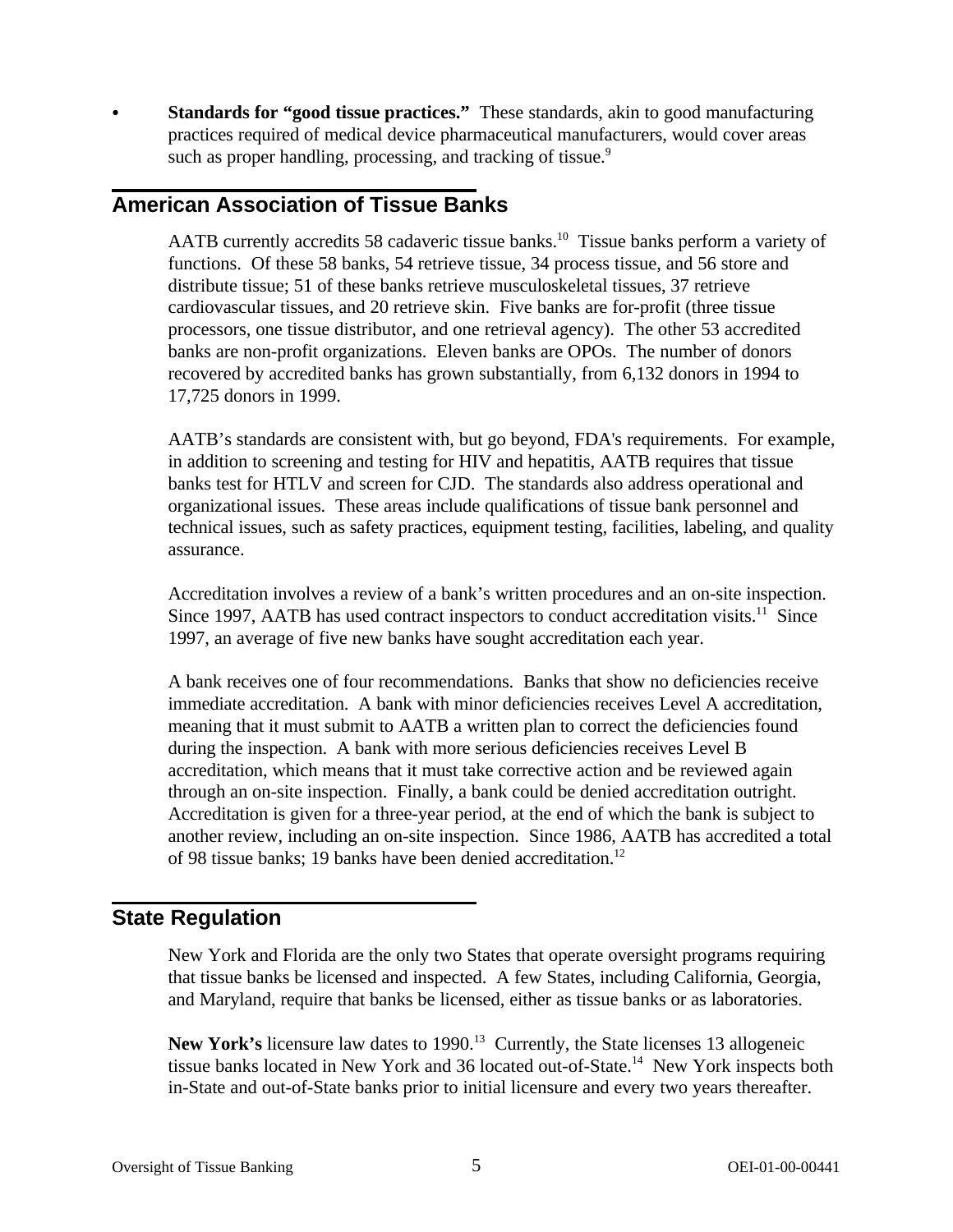Banks are licensed along two dimensions. One is a functional dimension: whether the bank procures or processes tissue. The second dimension relates to the type of tissue which the bank works with — cardiovascular, musculoskeletal, or skin. A bank may be licensed for any or all tissues and functions. At present, 29 banks are licensed to procure and 9 to process cardiovascular tissue; 39 to procure and 20 to process musculoskeletal tissue; and 33 to procure and 19 to process skin.

Licensure requires an initial application and on-site survey. Banks do not pay a fee for licensure. Tissue banks must disclose ownership and key staff. Banks must update this information annually and report statistics on procurement, processing, and distribution.

In addition to meeting FDA requirements to screen and test for HIV and hepatitis, New York requires banks to test for HTLV and syphilis. New York also requires tissue banks to meet specific standards for each type of tissue — musculoskeletal, cardiovascular, and skin — that the bank procures, processes, or stores. These standards relate to donor qualifications, tissue retrieval processes, laboratory testing, and disposal of unused tissue.

Banks must report any adverse incidents to the State. Since 1991, the State has received 8 reports from cardiovascular, 13 from musculoskeletal, and 6 from skin banks.

**Florida's** law was enacted in 1992<sup>15</sup> at the urging of the State's OPO, tissue banking, and eye banking community. Florida currently licenses 20 cadaveric tissue banks; 9 are located in Florida and 11 are based in other States. Another 2 banks have submitted applications that are now under review. The State inspects both in-State and out-of-State tissue banks prior to initial licensure and every two years thereafter.

Florida requires tissue banks to pay an initial application fee of \$1,000 and an annual fee of 0.25 percent of gross Florida revenues, with a minimum of \$1,000 and a maximum of \$35,000. The fees go to a State trust fund used for operating the licensure program, the State donation advisory committee, a donor registry, and donor education programs.

Applicants must disclose the bank's ownership, as well as information on equipment and donor selection and testing criteria. Florida requires tissue banks to comply with current FDA regulations. The surveying standards also address tissue tracking practices, emergency procedures, equipment standards, procurement processes, conflict of interest policies, community involvement, and labeling standards.

Florida requires tissue banks to report within 24 hours adverse events that could affect tissue recipients' medical conditions. Only three such incidents have been reported in the program's history.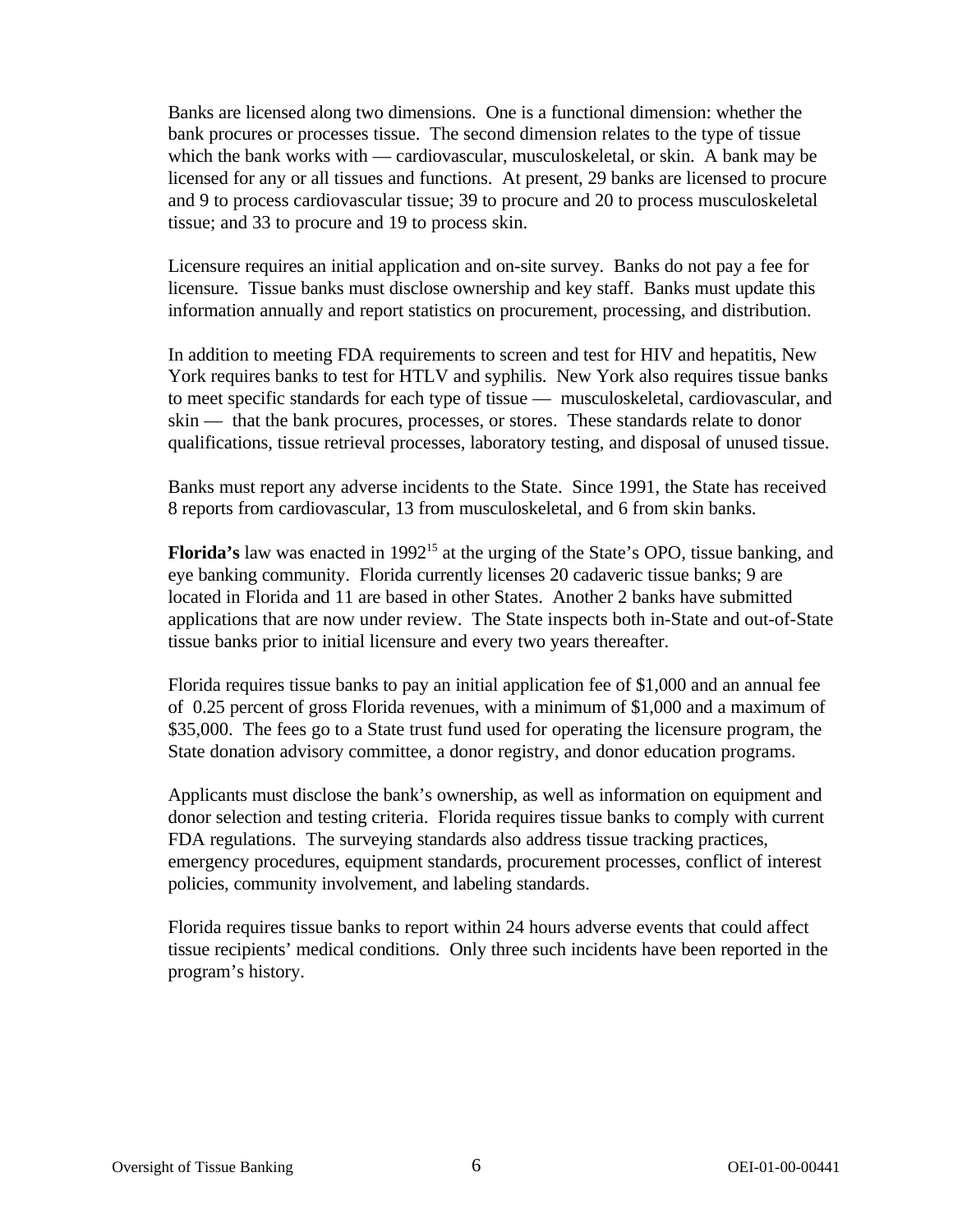# **LIMITATIONS IN OVERSIGHT OF TISSUE BANKS**

Today's tissue banking system is complex and rapidly changing. Tissue is processed into new forms and products that are put to a variety of important medical uses. New technologies using human tissue emerge constantly. No new cases of disease transmission through human tissue have been identified since 1993. This absence points to significant strengths and accomplishments in the current oversight system which has focused on preventing the spread of communicable disease.<sup>16</sup>

However, continued vigilance and monitoring are needed: FDA inspectors have found deficiencies in tissue banks' screening and testing practices. Banks have failed to meet basic standards of the AATB and been denied accreditation. States have received notification of adverse incidents involving tissue. Appendix A describes some safety problems that FDA inspectors have identified during inspection visits and adverse events that have been reported to the State agencies. These problems include distribution of tissue from donors who tested reactive for hepatitis, bacterial contamination of tissue, and repeat testing of donors as a way of qualifying their tissue as suitable for transplantation.

In the course of this limited inquiry, we identified some important vulnerabilities and limitations in the current tissue banking oversight structure. Rapid developments and innovation in the tissue banking field mean that traditional oversight methods have not kept pace with growth and changes in the industry. Under these circumstances, thoughtful consideration needs to be given to the nature of any oversight approach.

Below, we outline limitations and vulnerabilities in the current approaches, and we offer a combination of options that, taken singularly or in combination, could provide a way of enhancing oversight of the tissue banking field.

# **FDA oversight**

#### **Some tissue banks have never been inspected by FDA.**

We developed a list of 154 tissue banks, based on data from three FDA district offices, AATB, Florida, and New York. We found that FDA had never inspected 36 (23 percent) of these banks. In addition to the 154 banks we identified, there are likely others that operate in States without licensing programs.17

FDA has indicated that regulation of tissue banks is an unfunded mandate. In order to carry out these inspections, the agency has had to borrow resources from other programs, such as blood and plasma.

#### **FDA lacks a prescribed cycle for reinspection of tissue banks.**

FDA staff told us that their goal is to inspect tissue banks once every two years, but there is no required minimum cycle for these inspections.<sup>18</sup> Of 118 tissue banks that the agency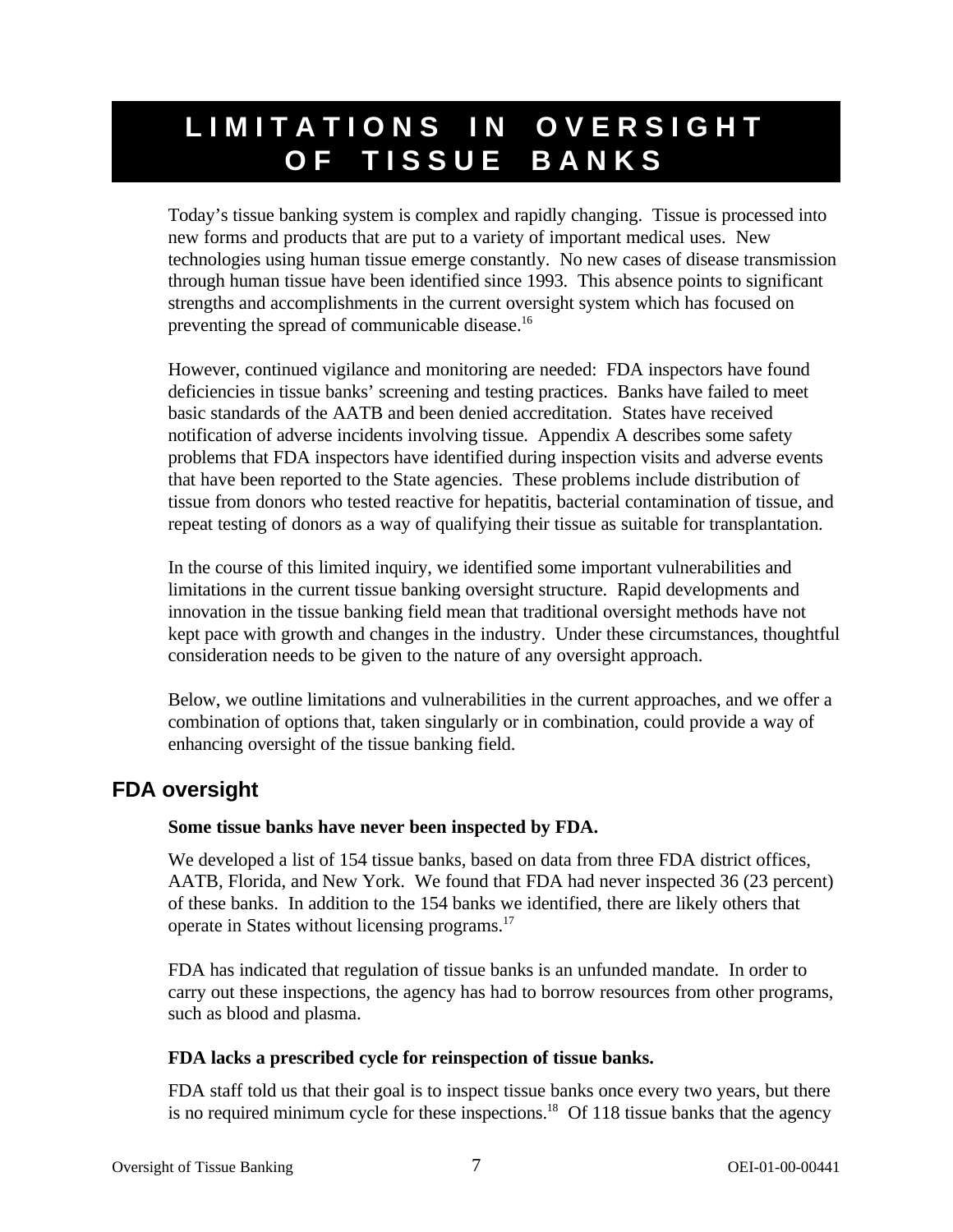has inspected, 68 have been inspected only once since the FDA began its tissue program in late 1993.

FDA's compliance program acknowledges that there are insufficient resources to accomplish biennial inspections of all banks. As a consequence, the agency has established a priority list for followup inspections. The first priority for the program is reinspection of firms whose last inspection was classified as Official Action Indicated. This classification is the most serious level of deficiency, in which the agency requires the bank to take corrective actions.<sup>19</sup>

#### **The number and location of tissue banks are unknown.**

Information is lacking about the number of tissue banks in operation, and the types of tissue products that they produce. This lack of information limits the confidence with which assurances can be made that the supply of tissue is safe. These "unknown" tissue banks are likely to be new entities that may be in the early stages of operation. This situation does not inspire confidence that these banks are meeting basic standards of safety.

The FDA has issued a proposed regulation<sup>20</sup> calling for registration of tissue banks and listing of their products. Such a regulation would address directly this current limitation in knowledge about tissue banking.

#### **The current scope of FDA's regulations is limited.**

The agency's current regulations focus on preventing transmission of communicable disease. The regulations require tissue banks to conduct some donor screening and testing, to prepare and follow written procedures, and to maintain records. The regulations provide for FDA inspection of tissue banks, quarantine of imported tissue, and retention, recall, and destruction of tissue that doesn't comply with the regulations.

The current regulations, however, do not monitor other important aspects of tissue bank quality. FDA has proposed a regulation expanding donor suitability and testing requirements, and is developing a regulation on good tissue practices, akin to good manufacturing practices required of medical device pharmaceutical manufacturers. Until that regulation is finalized, tissue banks have limited requirements for quality and handling of tissue if they are not accredited by AATB or licensed by New York or Florida.

We were unable to document the extent to which banks that are neither AATB-accredited nor licensed in New York or Florida are involved in recovering tissue. The number, however, is likely to be substantial. For example, of the 154 tissue banks we identified, 67 are neither accredited by AATB nor licensed by New York or Florida.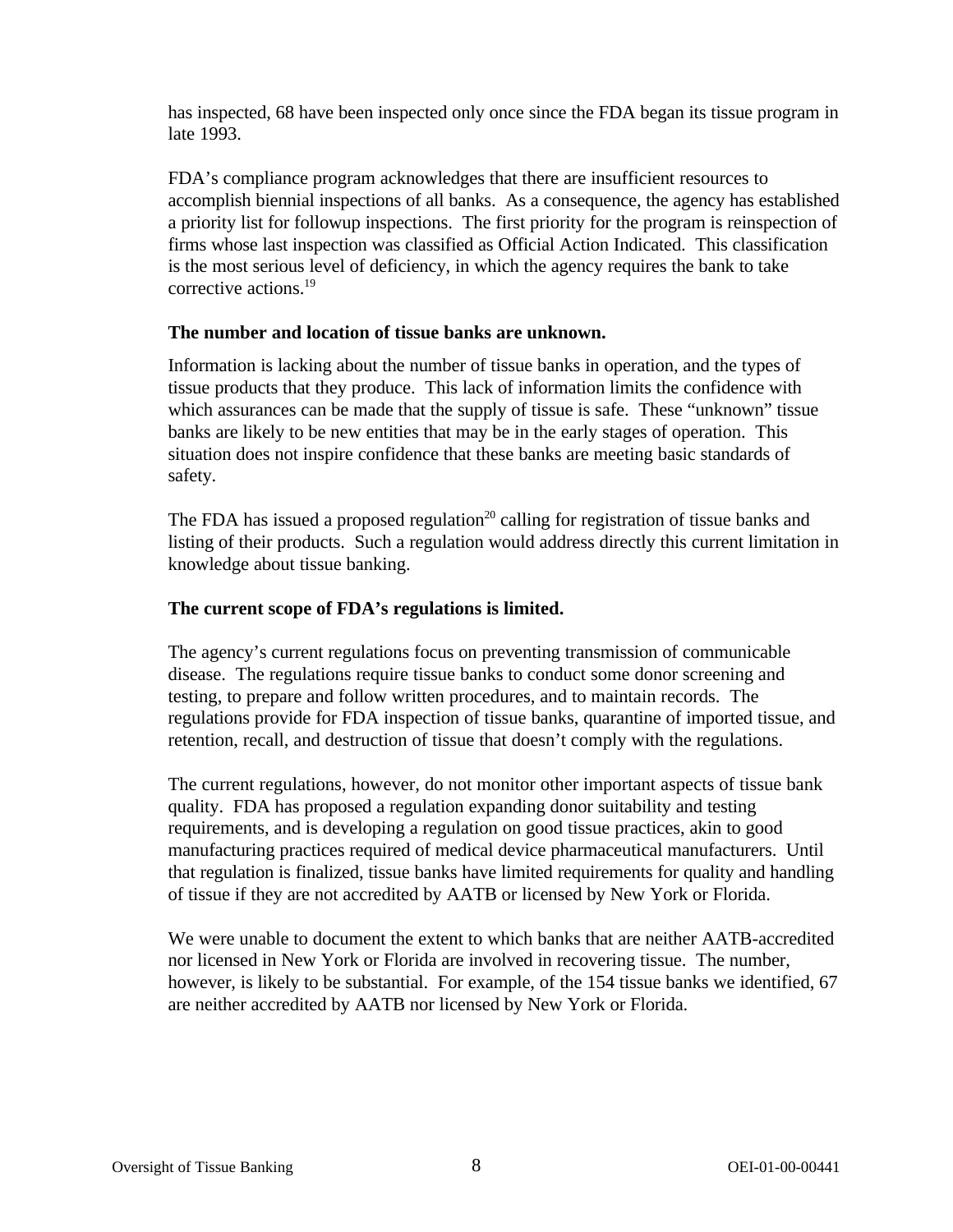# **Private accreditation**

#### **Many banks do not seek AATB accreditation.**

At present, 58 tissue banks have AATB accreditation. Yet we identified another 90 banks that are not accredited. These banks are under no obligation to meet the standards or policies set by the AATB.<sup>21</sup>

Unaccredited banks include both large and small operations. For example, the country's largest processor of heart valves has never sought accreditation. Some OPOs that operate tissue banks are not accredited by AATB. Other unaccredited banks are small entities in the early stages of operations and do not yet feel that they can comply with the standards.

For many tissue banks there is no real incentive to seek accreditation. Hospitals and physicians regularly purchase tissue from unaccredited banks. The cost of accreditation may present a major barrier for smaller banks. For other banks, already subject to inspection by FDA and State authorities, a third inspection may seem burdensome.<sup>22</sup>

A number of steps could be taken to encourage a role for private accreditation of tissue banks. For example, FDA could provide technical advice and information that could be used in developing standards. FDA could also consider in what areas, if any, the agency could accept accreditation as showing compliance with FDA inspection regulations. To implement such a change, legislation would likely be needed.

# **State oversight**

#### **Only two States inspect tissue banks.**

In many ways, these inspections go beyond FDA requirements. The State initiatives provide an important aspect of quality assurance. Yet the inspections are limited to banks that conduct business in Florida and New York. Those banks may be small, local entities that operate within each State, or they may be large national operations that are based elsewhere and that either process or distribute tissue in New York or Florida. For example, 15 of the 20 banks licensed in Florida also are licensed in New York, and 14 are accredited by the AATB; 29 of the banks licensed in New York have AATB accreditation. A few States, including California, Georgia, and Maryland, require tissue banks to be licensed by the State, either as tissue banks or as laboratories.

Other States could give consideration as to whether they wish to regulate tissue banking, and, if so, how they would coordinate with other entities to limit redundancy and regulatory burden.

# **Information on supply and availability of tissue**

There is no national system for tracking the availability of tissue and where there may be a shortage. Each bank maintains its own inventory and distribution records. Concerns have been raised that some tissues, such as skin, may be in short supply, and that donated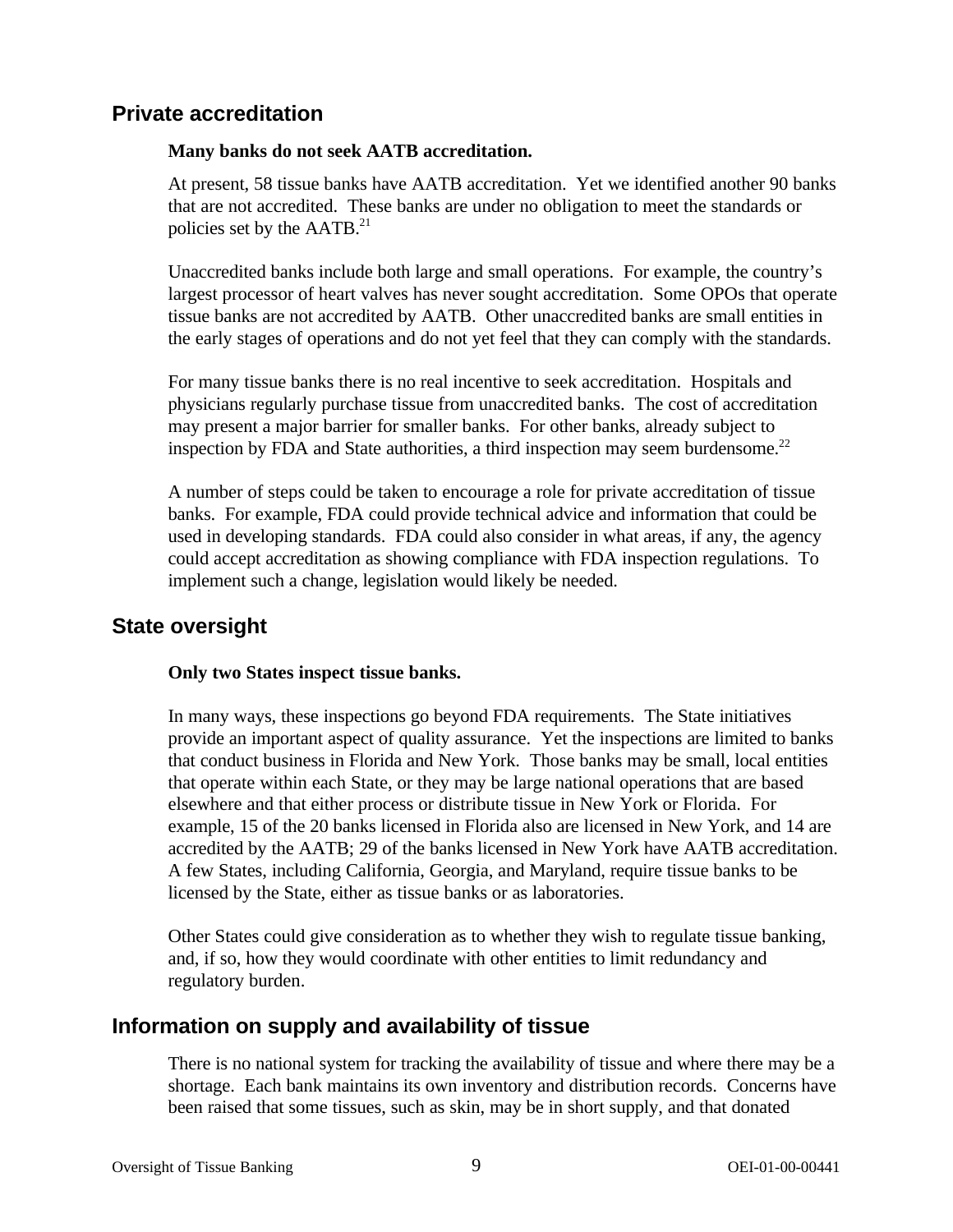skin is processed into products that may be used for procedures that are not medically indicated. It is not clear how much tissue goes for such cosmetic uses; because physicians and patients determine how these products actually are used, tissue banks that manufacture them do not have that information. $^{23}$ 

Recent concerns about shortages of skin have led to two surveys related to its availability. A survey of burn centers, conducted by the American Burn Association (ABA), found that 32 percent of respondents had delayed or altered treatment over the past year, and about half reported that they had difficulty obtaining allograft skin. The AATB survey found that banks recovered skin from over 6,000 donors in 1999. It also found that banks generally can meet the local need for skin, but when skin is requested by facilities outside their local area, meeting those requests is more problematic. Only 3 of 20 banks supplying cryo-preserved skin, and only 3 of 12 banks supplying fresh skin, can always meet requests from outside of their local area.

These initial surveys suggest that further research may be warranted to examine the extent and implications of a potential shortage of tissues. They provide the first systematic information about tissue supply and availability. The two associations deserve great credit for collecting and publicizing these data. However, there are limitations related to the source and specificity of information obtained. For example, the AATB respondents were accredited banks only; the ABA data do not allow one to determine if any patient actually was unable to obtain skin needed in a surgical procedure. These shortcomings and the limitations of an initial survey can easily be overcome in future refinements.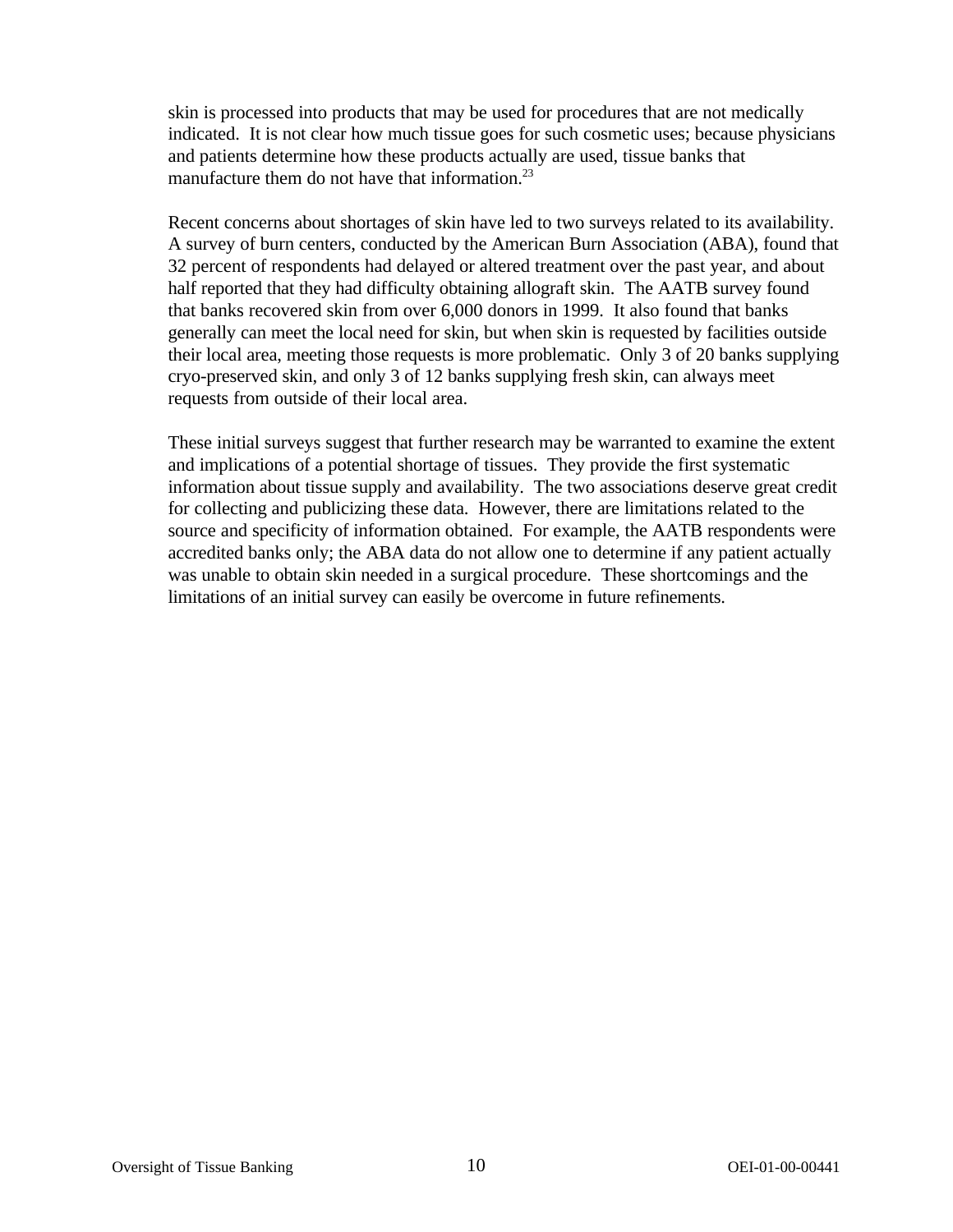# **RECOMMENDATIONS**

**The Food and Drug Administration should expedite the publication of its regulatory agenda that requires registration of tissue banks, enhanced donor suitability screening and testing, and the use of good tissue practices.** 

The FDA has been the lead agency within the Department of Health and Human Services for oversight of tissue banking. The FDA's current regulatory program focuses on preventing transmission of HIV and hepatitis by requiring that tissue banks test and screen donors to detect these conditions.

FDA has proposed and is refining three regulations that will enhance oversight of tissue banking. That regulatory agenda would require registration of all tissue banks, expanded screening and testing, and use of good tissue practices, akin to good manufacturing practices.

This proposed agenda is important for at least two reasons. First, at present FDA is able to inspect only those banks that it knows about. Requiring registration of all tissue banks would ensure that the agency has a comprehensive list of those banks that are in operation, as a first step in assuring their compliance with standards.

Second, many tissue banks are neither accredited by the American Association of Tissue Banks nor licensed and inspected by New York or Florida. Those banks that are not accredited or inspected do not have to meet any standards beyond the current FDA minimum requirements that they screen and test tissue donors for HIV and hepatitis.

### **Within its existing regulatory authority, FDA should take two steps to enhance oversight of tissue banking:**

#### **FDA should set a realistic, yet aggressive, date by which it would complete an initial inspection of all tissue banks.**

As we show above, more than one of every five tissue banks has never been inspected. As we also note, the agency has indicated that regulation of tissue banks is an unfunded mandate, and that it has had to borrow resources from other programs to carry out current inspections. Nevertheless, we believe that it is important to establish a baseline of information. Such information would provide a minimum level of assurance that tissue banks are meeting basic public health and safety standards to prevent transmission of communicable disease.

#### **FDA should determine an appropriate minimum cycle for tissue bank inspections.**

A minimum cycle for inspections would help ensure that tissue banks are meeting standards on an ongoing basis. As we note above, FDA has established a priority list for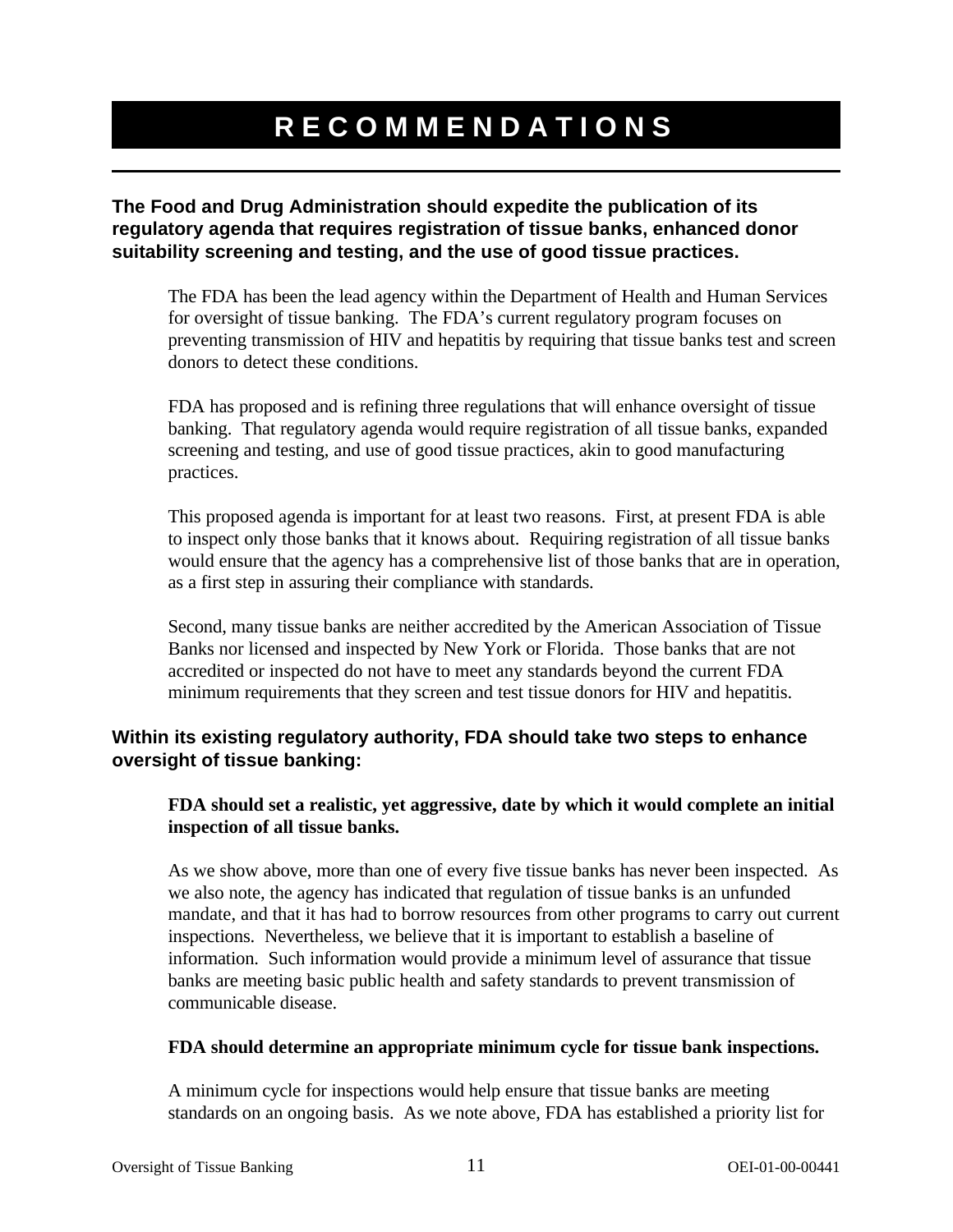followup inspections to maximize available resources. We believe, however, that some minimum cycle, which the agency would determine, is important to ensure that tissue banks are subject to ongoing oversight.

### **FDA should work with States and with professional associations that have inspection and accreditation programs to determine in what areas, if any, oversight activities could be coordinated.**

We recognize that resource constraints can put pressure on an agency's capacity to conduct inspections and reviews of tissue banks. In addition, we recognize that multiple inspection visits can place a strain on a tissue bank's operations. We believe that FDA, the industry, and the States with regulatory programs could benefit from examining where standards are in agreement, as well as places in which standards might conflict.

Following such an examination, determination could be made of whether formal partnership or other arrangements would be appropriate to maximize the effectiveness of the oversight process. Such arrangements could require that legislation be enacted.

# **COMMENTS ON THE REPORT**

We received comments on a draft of this report from the Department of Health and Human Services. They are supportive of our findings and recommendations. The full text is included in Appendix B.

Our work in tissue banking continues. We will maintain an active watch on how the tissue banking community responds to the concerns that we have raised.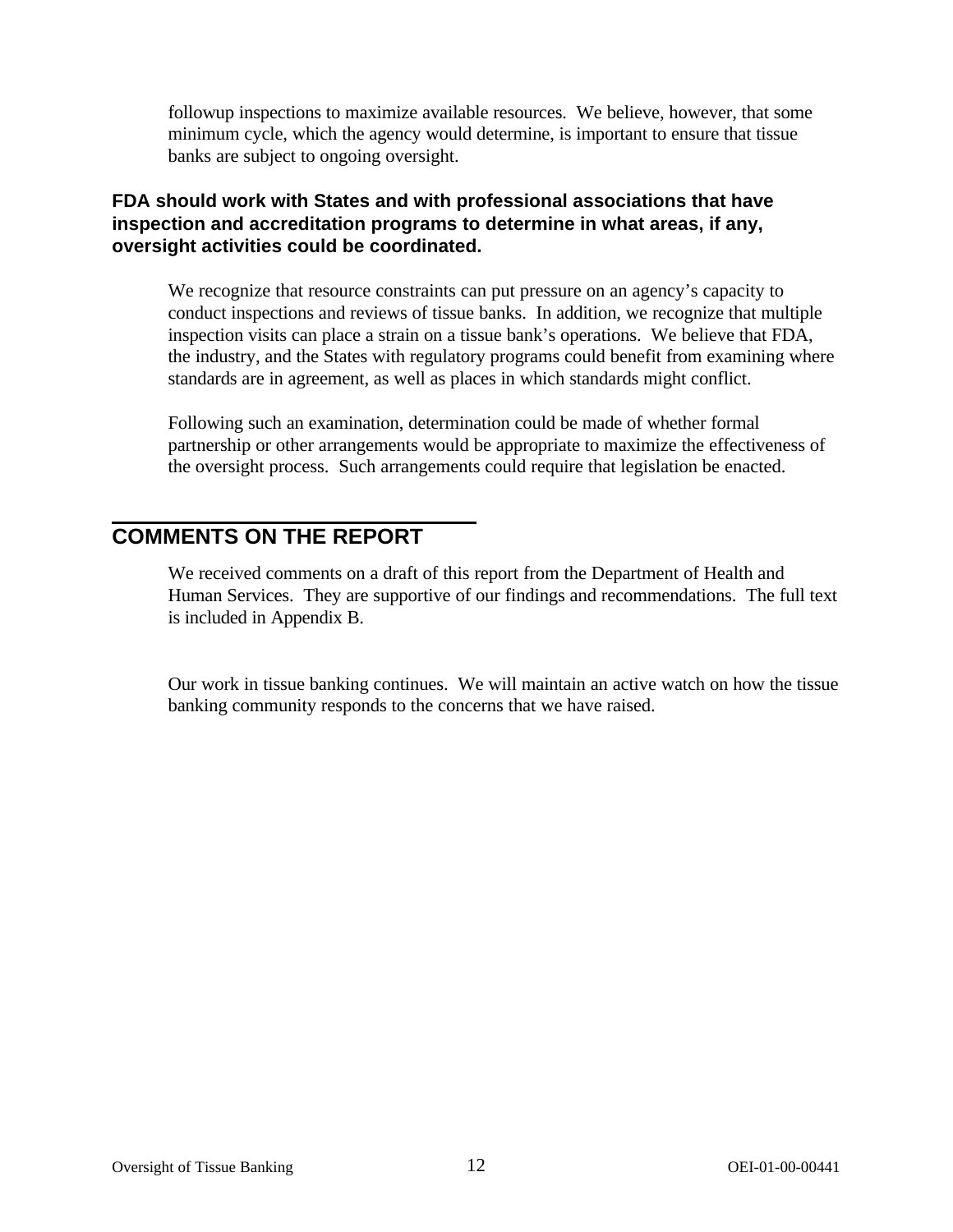# **Examples of Safety and Quality Problems Found in Tissue Banking**

- Routine acceptance of tissue for further manufacturing without accompanying records from procurement agency documenting that donor's serum specimen had been tested and found negative.
- C Confirmatory testing repeated until negative result was obtained for Hepatitis B surface antigen and Hepatitis C antibody, as a means of potentially qualifying donors as suitable for transplantation.
- Acceptance of foreign tissue with donor records not translated into English and without documented medical/ social histories.
- Lack of adequate controls to assure product sterility. Lack of standard operating procedures to prevent cross contamination of human tissue during manufacture.
- Failure to assure tissue was quarantined until all infectious disease testing and donor screening reviewed by a responsible official, and donor found to be free of risk factors for/ clinical evidence of Hepatitis B and C or HIV-1 and -2.
- Errors in calculating a donor's serodilution status. In retrospect, tissue bank determined that the tissue should not have been accepted because of indicators recorded on medical/ social history.
- Tissue bank notified that a donor had been incarcerated in the year prior to his death, nine months after tissue was tested, processed, and distributed.
- Distribution and implantation of soft tissue grafts from a single donor with possible bacterial contamination. The grafts came from a donor with no evidence of risk for HIV or hepatitis (confirmed through serological testing). Contamination appears to have occurred either at recovery or during processing.
- Positive test for the Hepatitis C antibody found by distributor, even though others who had handled the tissue had found negative test results.
- Tissue processing errors, such as use of expired processing reagents.
- Release and distribution of tissue from donors who tested repeatedly reactive for Hepatitis B surface antigen.
- Improper donor testing by the tissue bank's contract lab for HIV, Hepatitis C antibody, and Hepatitis B surface antigen.
- Culture-positive tissue or tissue lots distributed, then recalled.
- Adverse reaction in a heart valve recipient.

*From actual problems found by FDA inspectors and adverse event reports to States*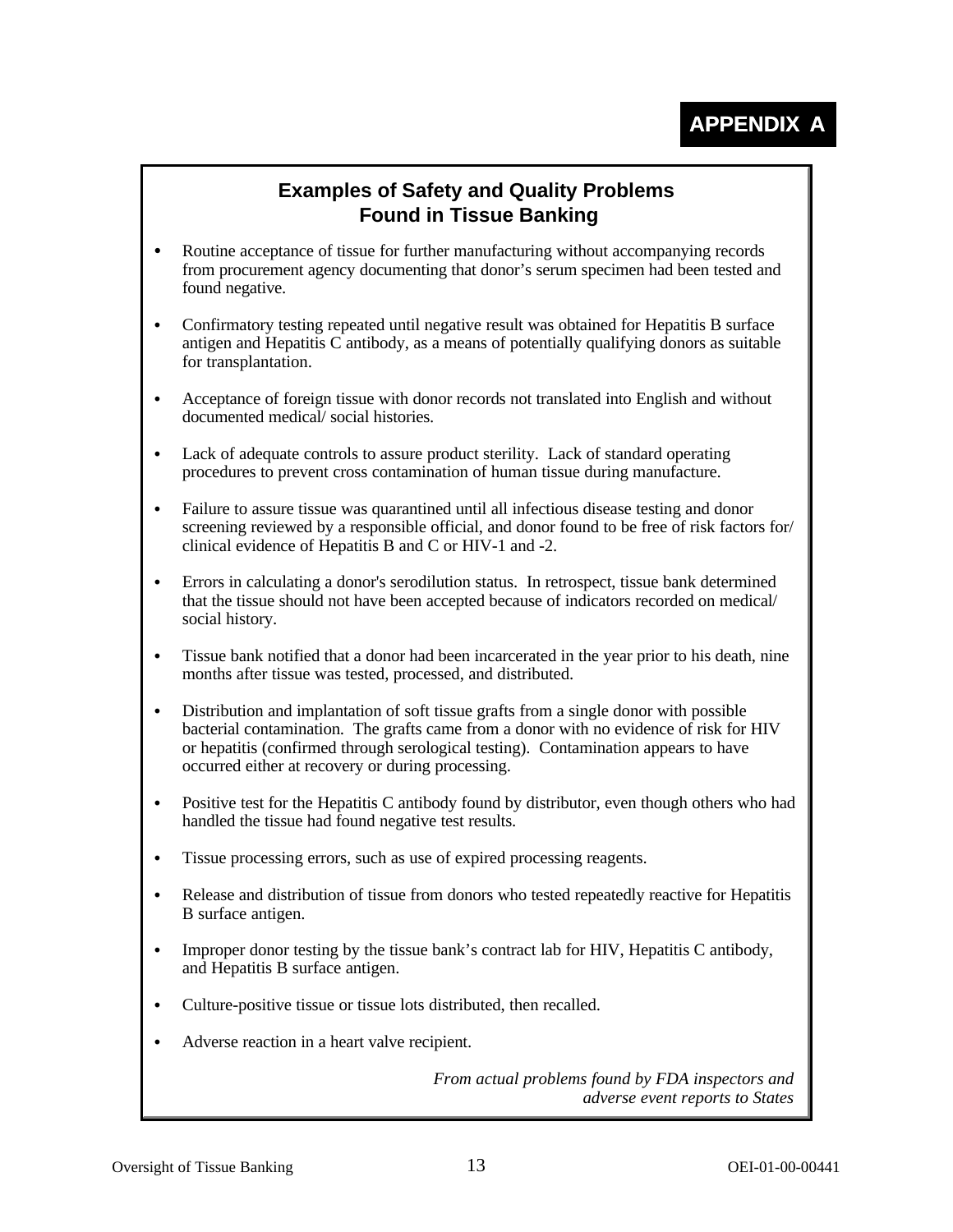### **Comments from the Department of Health and Human Services APPENDIX B**

HE DEPUTY SECRETARY OF HEALTH AND HUMAN SERVICES WASHINGTON, D.C. 20201 DEC 2 6 2000 **Inspector General, HHS** TO: **SUBJECT:** OIG Report on Oversight of Tissue Banking I commend the Office of the Inspector General (OIG) for its prompt yet thorough response to my request to review the status of oversight of tissue banks. I recognize that the report does not address ocular and reproductive tissue. The OIG report notes that "no new cases of disease transmission through human tissue have been identified since 1993", pointing to "significant strengths and accomplishments in the current oversight system." The Department agrees that the FDA should expedite its planned rule making activities related to tissues, specifically the final rule to require registration of tissue banks and listing of tissues and the proposed rule to require adherence to good tissue practice. Further, the Department finds considerable merit in the OIG's recommendations for an intensified inspection program directed toward entities that procure, process, and store tissues. As the OIG report recognizes, however, oversight of tissue banking is an unfunded mandate for FDA. Unless appropriations increase, FDA will have to make difficult choices in regard to its oversight in other areas of comparable or greater public health significance in order to increase its activity in the tissue banking area. FDA has expedited development of the regulations needed to implement better oversight of tissue banks. A final regulation addressing registration of tissue banks and listing of tissues is nearing completion. FDA's proposed rule to require adherence to good tissue practice will be published in the near future. Kevin Thurm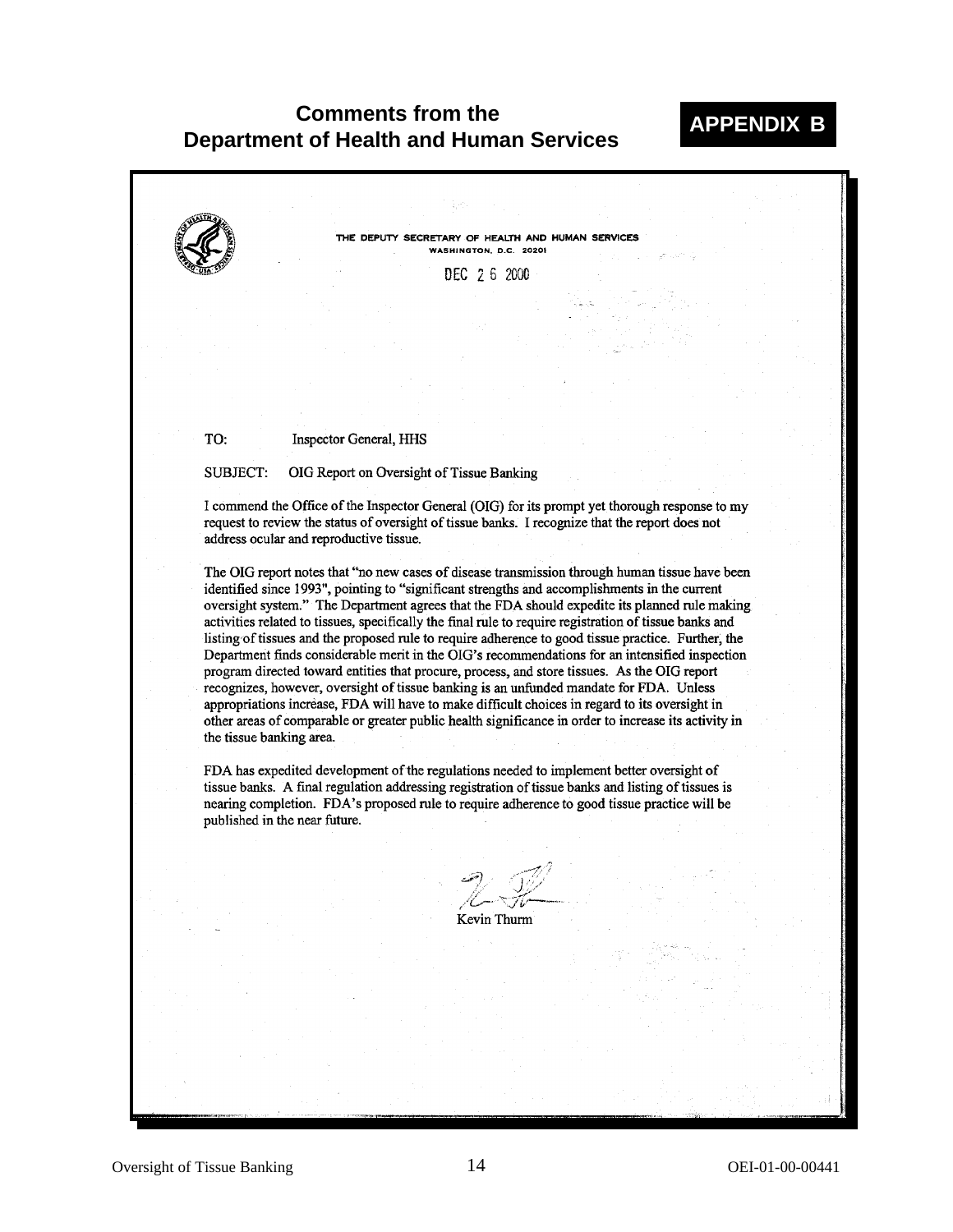# **Endnotes**

1. The FDA issued these regulations under the legal authority of section 361 of the Public Health Service Act. This section authorizes the Secretary to make and enforce regulations judged necessary to prevent the introduction, transmission, or spread of communicable diseases.

2. Since we obtained the FY 2000 data from FDA, seven additional inspections have been entered into the PODS data system. Because we cannot tell whether these are tissue banks as we define them here, or eye banks or some other type of establishment, we do not include these seven banks in our analysis.

3. When eye banks, hospitals, and other establishments falling under the FDA tissue establishment compliance program are included, the total number of inspections rises to 363 inspections of 251 establishments. These additional establishments include 79 eye banks, 29 hospitals, and 25 establishments, such as laboratories, that we classified as other entities.

4. 21 C.F.R., Parts 16 and 1270, added at 58 *Fed. Reg.* 65,514, December 14, 1993.

5. 21 C.F.R., Parts 16 and 1270, added at 62 *Fed. Reg.* 40,429, July 29, 1997.

6. Our analysis includes only those banks we identified as banks involved with procuring, processing, storing, and distributing skin, heart valves, and musculoskeletal tissue.

7. Proposed regulation at 63 *Fed. Reg.* 26,744, May 14, 1998.

8. Proposed regulation at 64 *Fed. Reg.* 52,696, September 30, 1999.

9. This proposed regulation has not yet been published.

10. The total number of AATB-accredited banks is actually 71; 11 of these are reproductive tissue banks, and 2 are based in Canada. In our analysis we use only cadaveric tissue banks located in the United States.

11. When AATB began inspecting banks in 1986, the association relied on volunteer staff from member banks to conduct inspections. The accreditation inspectors working with AATB since 1997 are former staff from FDA or the National Institutes of Health, who have experience in facility inspection. Using outside inspectors has helped to formalize the process and make it more professional. The contract inspectors are trained in audit and evaluation methodologies, and they have had years of experience in inspecting facilities. A second important difference is that the professional inspectors do not have any relationships with the banks they are inspecting; thus, they may be more objective in their evaluation.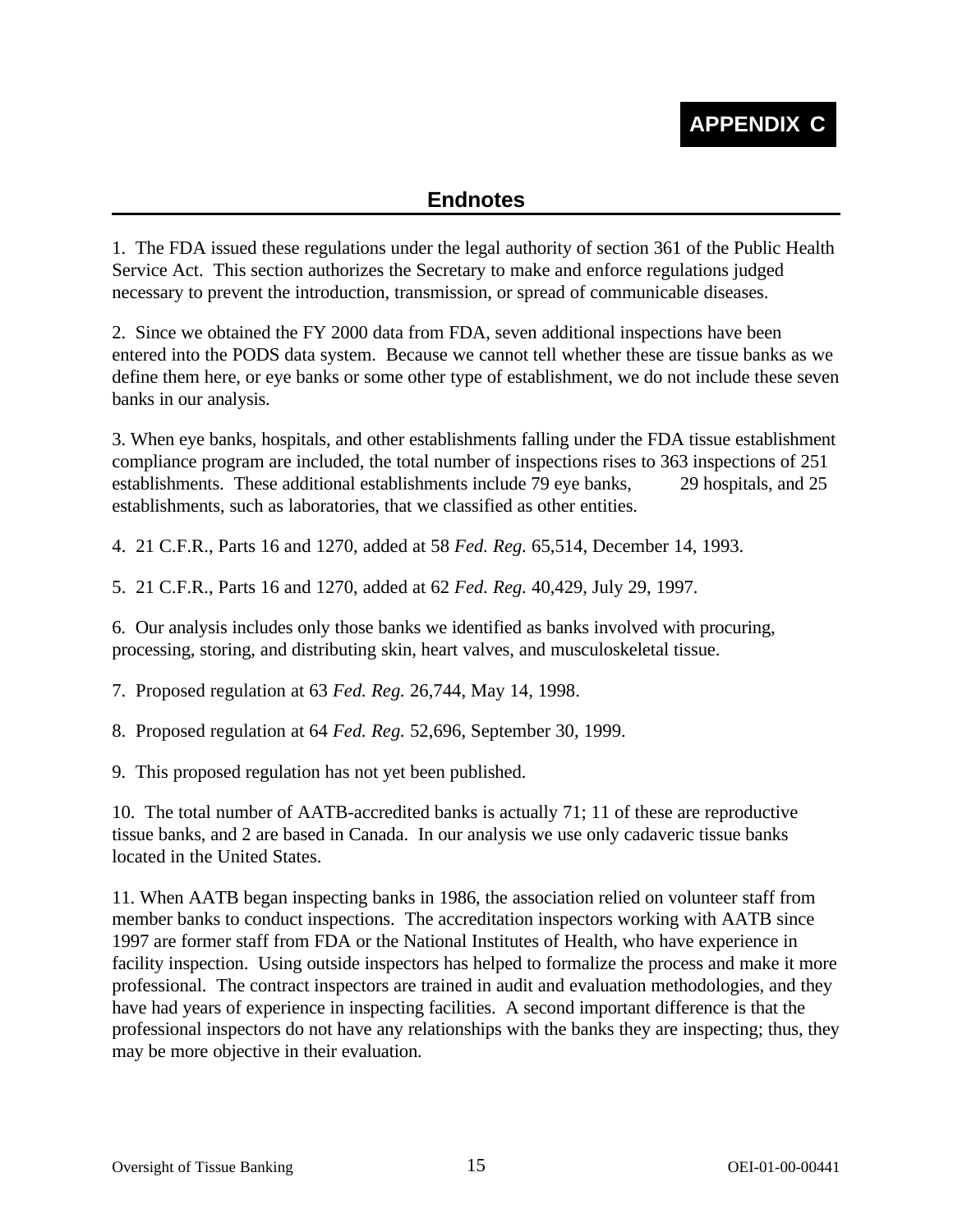12. Of the 19 banks, 8 were denied accreditation following Level B inspections. Five more failed to complete the process which requires a one-year waiting period after a bank receives a Level B accreditation. Inspections of four banks were aborted because of obvious non-compliance, and the inspections were not completed. Two banks would have been recommended for denial, but because current accreditation had expired, they withdrew from the process.

13. New York Public Health Law, Article 43-B, Sections 4364-4366; New York Code of Rules and Regulations, Title 10, Part 52. New York also licenses other types of tissue banks, such as hematopoietic progenitor cell banks, eye banks, semen banks, and tissue transplantation facilities.

14. New York actually licenses 60 tissue banks for procuring, processing, or storing skin, musculoskeletal, and cardiovascular tissue. Of these, 7 New York banks and 4 out-of-State banks procure or process autogeneic bone or infant foreskin, which are non-cadaveric tissues.

15. Florida Statutes, Title 29, Chapter 381.6021-381.6025; Florida Administrative Code, 59A (Health Facility and Agency Licensing), Chapter 59A-1 Certification of Organ Procurement Organizations, Tissue Banks, and Eye Banks.

16. It is important to recognize, however, that there are no requirements to track recipients of tissue. It is possible that cases of disease transmission could have occurred, but have never been reported to the tissue bank or to any government authorities.

17. The three FDA field offices are located in Dallas, Los Angeles, and Buffalo. We recognize that the number of banks we identify here (154) differs from the 148 banks we discuss below in the potential AATB universe. FDA can inspect any individual establishment involved in tissue banking; AATB accreditation applies to an entire organization. Thus, for example, a tissue bank that has a main office and two satellite offices would have one accreditation from AATB — but FDA inspections could be conducted at each of the three different offices.

18. In contrast, blood banks, mammography facilities, and medical device firms must be inspected every two years.

19. Food and Drug Administration, "Compliance Program Guidance Manual — Compliance Program 7341.002 - Inspection of Tissue Establishments," November 3, 1999, part II, page 4. The priorities for inspection of tissue banks are:

1. Firms whose last inspection was classified OAI (official action indicated).

2. Firms about which FDA has received surveillance information indicating there is a potential violation of 21 CFR 1270.

3. Laboratories that perform required viral marker testing for tissue banks.

4. Firms which have never been inspected and which are known to lack accreditation by a

standard setting organization such as the American Association of Tissue Banks.

5. Firms which have never been inspected.

6. Firms whose last inspection was classified as VAI (voluntary action indicated).